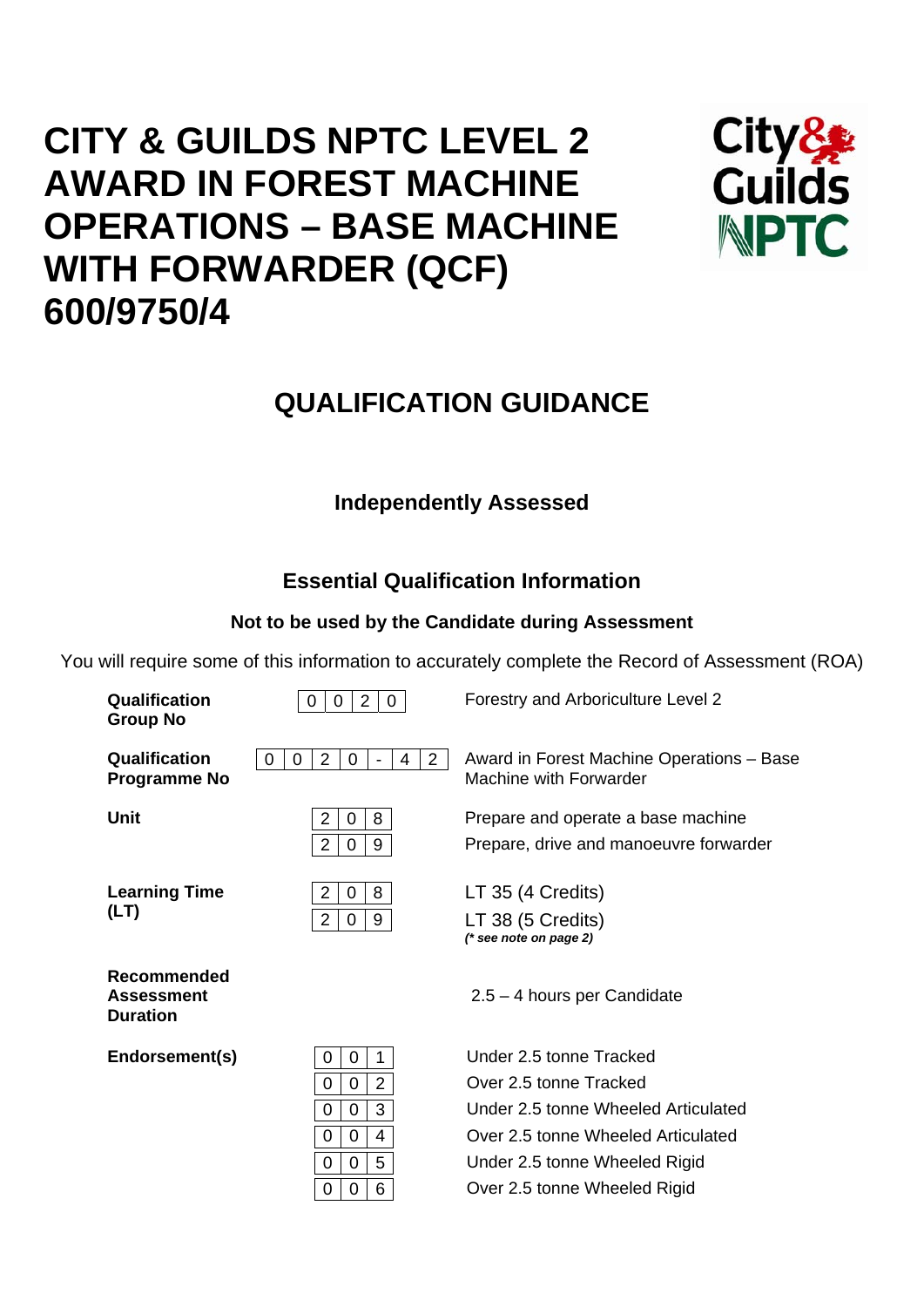### **City and Guilds NPTC Level 2 Award in Forest Machine Operations – Base Machine with Forwarder (QCF) Qualification guidance**

#### **Introduction**

The scheme will be administered by City & Guilds

City & Guilds will:

Publish - Scheme regulations - Qualification guidance - Training material - Trainers support material Approve centres to co-ordinate and administer the scheme Set standards for the training of verifiers and assessors Recruit, train and deploy verifiers Manage verification Issue certificates to successful Candidates

#### **The Qualification**

The qualification will be awarded to candidates who achieve the required level of competence in the units to which their certificate relates.

#### **What is the Qualifications and Credits Framework?**

OFQUAL have introduced the Qualifications and Credit Framework (QCF) to increase flexibility for learners and employers. Qualifications may be built up from individual units according to rules of combination. The units are derived from the National Occupational Standards, which are compiled by Lantra SSC, the Sector Skills Council for the Land-based industries.

#### **Instruction**

Attendance at a course of instruction is not a pre-requisite for an application for an assessment but potential Candidates are strongly advised to ensure that they are up to the standards that will be expected of them when they are assessed.

#### **\* Learning Time (LT)**

Learning Time (LT) is a better indicator of the time requirement needed for a candidate to achieve competence in this qualification. It has replaced Guided Learning Hours (GLH) which are defined as *"tutor or teacher led hours"*. LT is defined as **"a notional measure of the learning time a typical learner might be expected to take to complete and achieve all learning outcomes"**. It takes into account prior learning and encompasses: formal learning (including classes, tutorials, on line tuition), coaching and mentoring, practical work, relevant IT activity, information retrieval, expected private study and revision, work-based activity which leads to assessment, practice to achieve competence, formative assessment, programme planning and feedback.

#### **Access to Assessment**

Assessment centres will be responsible for arranging assessment on behalf of the Candidate.

The minimum age limit for Candidates taking Certificates of Competence is 16 years. There is no upper age limit.

The assessment consists of **two** compulsory units:

| <b>Unit 208</b> |          | Prepare and Operate a Base Machine                                          |
|-----------------|----------|-----------------------------------------------------------------------------|
|                 | Outcome: |                                                                             |
|                 |          | Be able to work safely (B1)                                                 |
|                 | 2.       | Be able to prepare and drive the machine (B2)                               |
|                 | 3.       | Know how to prepare and drive machine (B3)                                  |
|                 | 4.       | Know relevant health and safety legislation and industry good practice (B4) |
|                 |          |                                                                             |

**Endorsement**: The assessment may be taken on a machine with any type of machine that is

| 001 | Under 2.5 tonne Tracked             |
|-----|-------------------------------------|
| 002 | Over 2.5 tonne Tracked              |
| 003 | Under 2.5 tonne Wheeled Articulated |
| 004 | Over 2.5 tonne Wheeled Articulated  |

- 005 Under 2.5 tonne Wheeled Rigid
- 006 Over 2.5 tonne Wheeled Rigid

**Unit 209** Prepare, Drive and Manoeuvre Forwarder

Outcome

- 1. Be able to work safely  $(F1)$ <br>2 Be able to prepare drive an
	- Be able to prepare, drive and manoeuvre forwarder (F2)
- 3. Be able to operate grapple (F3)
- 4. Know how to prepare forwarder (F4)
- 5. Know how to drive and manoeuvre forwarder (F5)
- 6. Know relevant health and safety legislation and industry good practice (F6)

Candidates must successfully achieve **all** assessment activities in both Mandatory units 208 & 209.

The certificate will be endorsed accordingly. Candidates are encouraged to take their assessment with different machines to broaden their certification.

#### **Only two endorsements can be taken in any one registration.**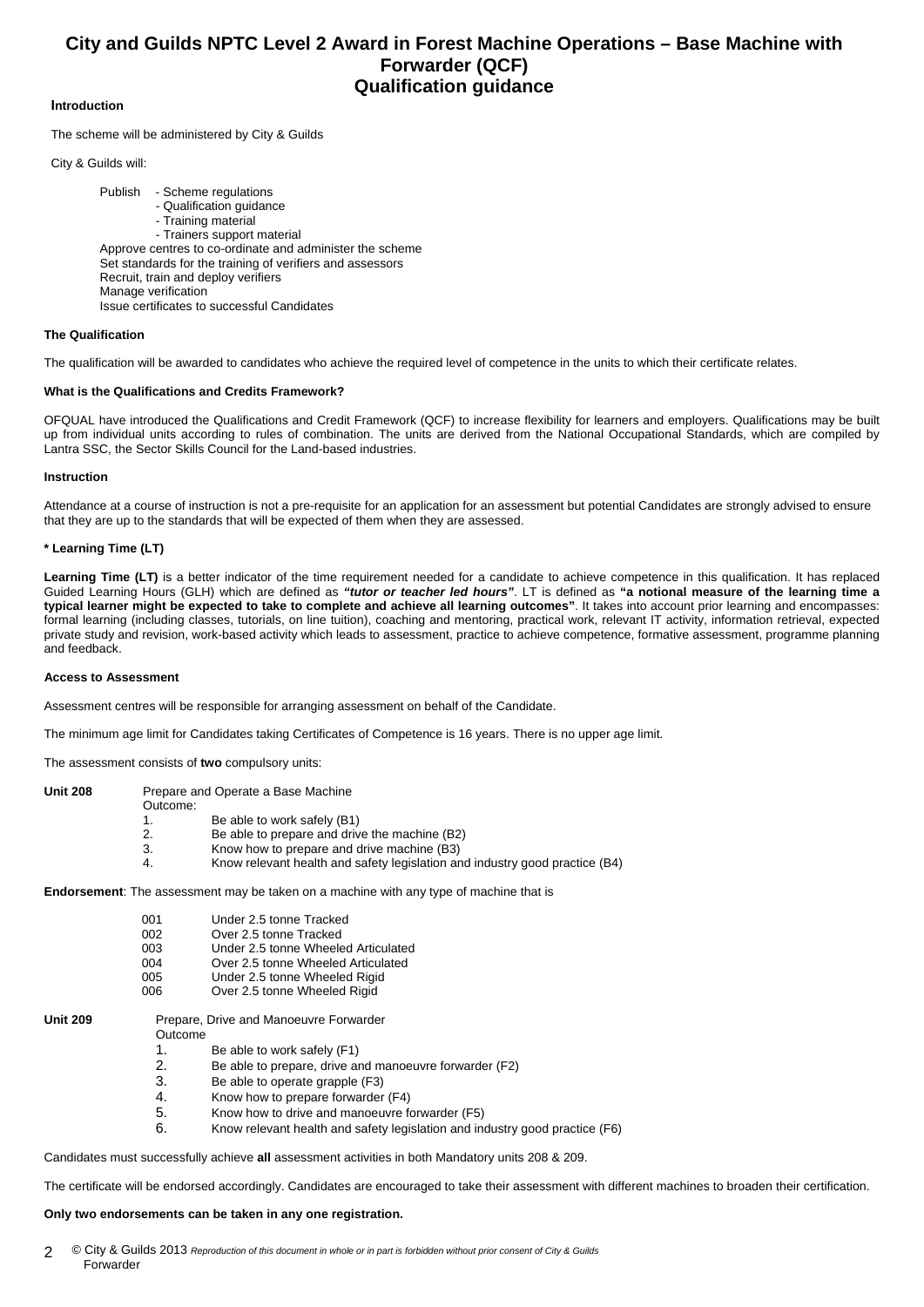#### **Quality Assurance**

Verification is a process of monitoring assessment; it is an essential check to confirm that the assessment procedures are being carried out in the way City & Guilds has laid down. The overall aim of verification is to establish a system of quality assurance that is acceptable in terms of both credibility and cost effectiveness.

Approved Assessors will be subject to a regular visit by the verifier at a time when assessments are being undertaken.

A selection of assessment reports completed by the Assessor will be evaluated by a City & Guilds approved verifier.

Compliance with the verification requirements is a pre-requisite for Assessors remaining on the list of approved Assessors.

After assessment has been completed the Qualification Guidance is to be forwarded to the centre and retained by the centre until after the annual centre visit has taken place by a Quality Systems Consultant (QSC).

#### **Performance Evaluation**

The result of each assessment activity is evaluated against the following criteria:

- **M** = Met Meets or exceeds the assessment criteria by displaying a level of practical performance and/or underpinning knowledge. If the Criterion has been MET, a tick  $\boxtimes$  is to be put in the box provided in the bottom right-hand column of each section.
- **NM** = Not Met Does not satisfy the requirements of the assessment criteria, being unable to perform the practical task satisfactorily or safely or being deficient in underpinning knowledge. If the Criterion is NOT MET, a cross  $\boxtimes$  is to be put in the box provided in the bottom right-hand column of each section.

#### **Appeals and Equal opportunities**

Centres must have their own auditable, appeals procedures. If a Candidate is not satisfied with the examination conditions or a Candidate feels the opportunity for examination is being denied, the Centre Manager should, in the first instance, address the problem. If, however the problem cannot be resolved, City & Guilds will arbitrate and an external verifier may be approached to offer independent advice. All appeals must be clearly documented by the Centre Manager and made available to the external verifier or City & Guilds if advice is required.

Should occasions arise when centres are not satisfied with any aspect of the external verification process, they should contact Verification Services at City & Guilds.

Access to the qualification is open to all, irrespective of gender, race, creed, age or special needs. Subject to H&S restrictions the Centre Manager should ensure that no learner is subjected to unfair discrimination on any grounds in relation to access to assessment and to the fairness of the assessment. QCA requires City & Guilds to monitor centres to check whether equal opportunities policies are being adhered to.

#### **Validation of Equipment**

A Manufacturer's instruction book or operator's manual should be available for the Candidate to use during the assessment if required.

Vehicles must comply with department of Transport and road Traffic acts where relevant.

Any appropriate item of machinery complying with current legal requirements is acceptable for the assessment, provided it is suitably equipped for **all** assessment activities to be carried out.

#### **Additional Information**

May be sought from the relevant manufacturer's operator manuals or any other appropriate training or safety publication.

Questions should be related to the background or employment aspirations of the candidate and, where possible, product labels used should be representative of products typically used in that sector or industry.

Candidates who undertake this assessment and have met the requirements are reminded of their legal obligation to receive/undertake appropriate additional training in the use of any equipment that differs from that used during the assessment, but which they are nevertheless qualified to use.

#### **Assessment Guidance for the Assessor**

This qualification can only be assessed by an Assessor who is suitably qualified and meets the requirements of the awarding body. The Assessor must be independent **and cannot have been involved with the training of the Candidate**. Please see City & Guilds Centre Manual for guidance.

The Candidate is to be notified of the place and time of assessment and when formal assessment commences and ceases.

Assessors are reminded that assessment is a formal process and that assessment must be carried out using this Qualification Guidance. All relevant assessment criteria must be assessed against the criterion as specified in the Qualification Guidance. Assessment will be carried out by direct observation and by oral questioning of the Candidate. **Where a specific number of responses are required theses may include other suitable answers not specified if they are deemed to be correct by the Assessor**. The performance of the Candidate is to be recorded on the Qualification Guidance as directed by completing the tick boxes. Space has been provided on the Qualification Guidance for the person assessing to record relevant information which can be utilised to provide feedback to the Candidate. After assessment has been completed the Qualification Guidance document is to be retained by the assessor and provided if required by a Quality Systems consultant (QSC).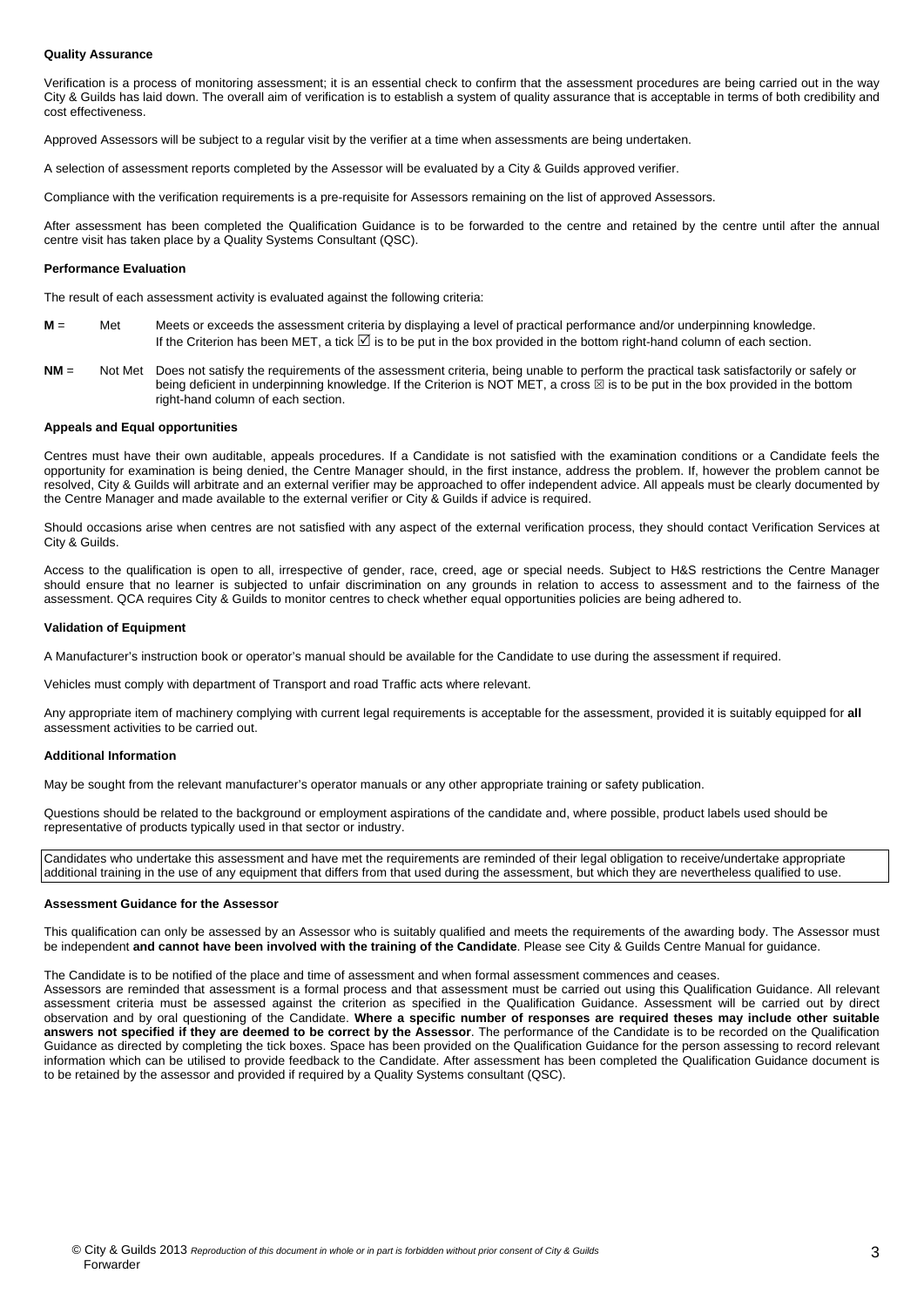#### **Assessment Guidance for Candidate**

A list of registered assessment centres is available from City & Guilds NPTC. [\(www.nptc.org.uk](http://www.nptc.org.uk/))

Assessment is a process by which it is confirmed that the candidate is competent in the unit(s) within the award to which the assessment relates. It is the process of collecting evidence about his/her capabilities and judging whether that evidence is sufficient to attribute competence.

The Candidate must be registered through the City & Guilds approved assessment centre for this qualification prior to the assessment.

The results of the assessment will be recorded on the Record of Assessment form (ROA).

The qualification guidance contains criteria relating to:

- Observation of practical performance
- Assessment of underpinning knowledge

#### **Safe Practice:**

- 1. Assessors must hold a current 'First Aid at Work' Certificate.
- 2. It is strongly recommended that Candidates hold at least a recent, recognised 'Emergency First Aid' Training Certificate.
- 3. All forest machines used in the assessments must comply with relevant Arboriculture and Forestry Advisory Group (AFAG) Safety Guides
- 4. Candidates should be familiar with the machine that they are going to operate.
- 5. Appropriate Personal Protective Equipment (PPE) must be worn at all times.
- 6. A First Aid kit meeting current regulations, of the appropriate size for the number of persons on site, must be available.
- 7. The Assessor must ensure a Risk Assessment is carried out, and sufficient control measures implemented.<br>8. Any necessary permissions must have been granted, and notifications made as appropriate: (e.g. Forestry)
- 8. Any necessary permissions must have been granted, and notifications made as appropriate: (e.g. Forestry Commission, Forest Enterprise, Private owners etc).
- 9. All equipment being used for this assessment must comply with relevant requirements of the Provision and Use of Work Equipment Regulations (PUWER) 1998 and Lifting Operations and Lifting Equipment Regulations (LOLER) 1998.
- 10. Information may be sought from the relevant operator manuals or any other appropriate training or safety publication.
- 11. Provision must be made to avoid the risk of environmental pollution and adequate control measures must be implemented. (a suitable response kit to be available on the machine)
- 12. It is the responsibility of the Assessor and the Candidate to ensure that any additional requirements and provisions are met as relevant to this qualification.
- 13. Whenever the Candidate leaves the base machine, the parking brake must be applied.
- 14. When the Base Machine is parked and left unattended, or any attachments/detachments of equipment, must carry out the safe stop procedure.
- 15. The Base Machine must be operated in such a way that the Candidate, Assessor, other persons or equipment are not endangered.
- 16. All ancillary equipment, when detached must be left in a safe and stable condition.
- 17. Candidates must comply with current regulations when working at heights regulations 2005 amended
- 18. The assessment is carried out in accordance with the safety guidelines laid down in Arboriculture and Forestry Advisory Group (AFAG) Safety Guides, Health and Safety publications and current machinery directives.
- 19. A breach of Health and Safety that puts any person at risk during the assessment process will result in the assessment being terminated and the Candidate not meeting the required standard
- 20. Initial tonnage is measured on unladen vehicle weight

#### **Validation of Equipment:**

Any Base Machine complying with industry guidance and European directives is acceptable for the test, provided it is suitably equipped for **all** assessment activities to be carried out. Where a ROPs structure is fitted, an operator seat restraint is in place and functional.

**Any machine that can lift or suspend the load above the operator, who isn't protected by adequate/suitable FOPS and OPS, will be required to produce a current LOLER certificate to the Assessor** 

> **Published by City & Guilds Building 500 Abbey Park Stareton Warwickshire CV8 2LY**

**T +44 (0)24 7685 7300 F +44 (0)24 7669 6128 [www.nptc.org.uk](http://www.nptc.org.uk/) e-mail: [information@cityandguilds.com](mailto:information@cityandguilds.com)**

**City & Guilds is a registered charity established to promote education and training**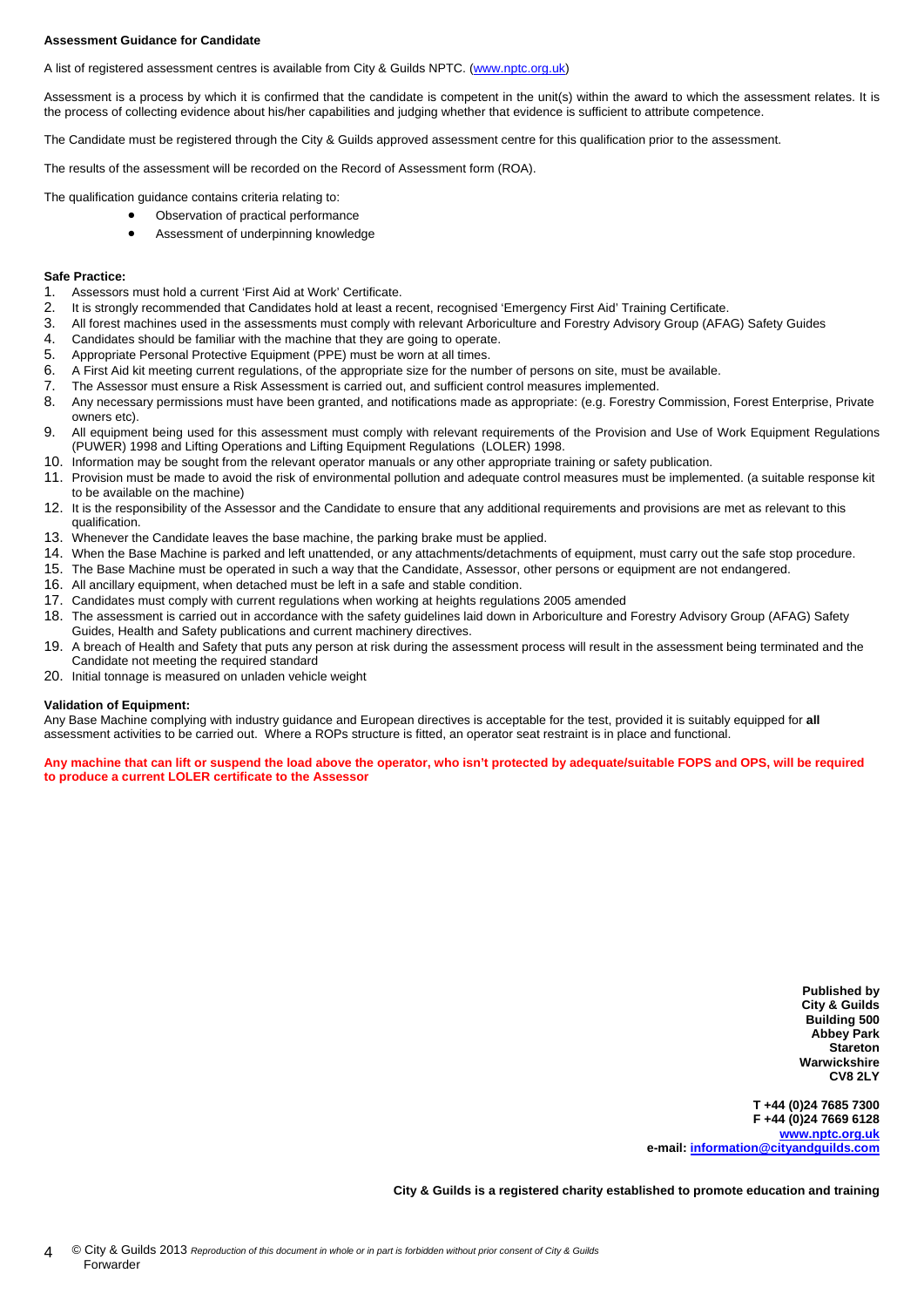| <b>Candidate A</b>  | Name: | Date: | <b>Start Time:</b> | Duration: |
|---------------------|-------|-------|--------------------|-----------|
| <b>Candidate B</b>  | Name: | Date: | <b>Start Time:</b> | Duration: |
| Candidate C   Name: |       | Date: | <b>Start Time:</b> | Duration: |
| Candidate D         | Name: | Date: | <b>Start Time:</b> | Duration: |

| <b>CRITERIA</b><br><b>NUMBER</b> | <b>ASSESSMENT</b><br><b>CRITERIA</b> | <b>ASSESSOR</b><br><b>GUIDANCE</b>             | <b>ASSESSMENT</b><br><b>ACTIVITIES</b>                       |        | В      | <b>CANDIDATE</b> |        |
|----------------------------------|--------------------------------------|------------------------------------------------|--------------------------------------------------------------|--------|--------|------------------|--------|
|                                  | Outline the emergency                | The Candidate to state                         | Emergency planning procedures for a site could               | A      |        | C                | D      |
| 4.4                              | planning relevant to the             | five factors in emergency                      | include:                                                     |        |        |                  |        |
| <b>B4</b>                        | working area                         | planning                                       | location name<br>$\bullet$                                   | $\Box$ | $\Box$ | $\Box$           | □      |
|                                  |                                      |                                                | grid reference<br>$\bullet$                                  | $\Box$ | □      | $\Box$           | $\Box$ |
|                                  |                                      |                                                | designated meeting place<br>$\bullet$                        | $\Box$ | $\Box$ | $\Box$           | $\Box$ |
|                                  |                                      |                                                | site location name<br>$\bullet$                              | $\Box$ | $\Box$ | $\Box$           | $\Box$ |
|                                  |                                      |                                                | nearest access point<br>$\bullet$                            | $\Box$ | $\Box$ | $\Box$           | $\Box$ |
|                                  |                                      |                                                | street name/district<br>$\bullet$                            | $\Box$ | $\Box$ | $\Box$           | $\Box$ |
|                                  |                                      |                                                | type of access<br>$\bullet$                                  | $\Box$ | $\Box$ | $\Box$           | $\Box$ |
|                                  |                                      |                                                | suitable helicopter landing area<br>$\bullet$                | $\Box$ | □      | $\Box$           | $\Box$ |
|                                  |                                      |                                                | phone number of nearest doctor<br>$\bullet$                  | $\Box$ | $\Box$ | $\Box$           | $\Box$ |
|                                  |                                      |                                                | location and phone number of nearest<br>$\bullet$            | $\Box$ | $\Box$ | $\Box$           | $\Box$ |
|                                  |                                      |                                                | accident and emergency hospital<br>$\bullet$                 | $\Box$ | $\Box$ | $\Box$           | $\Box$ |
|                                  |                                      |                                                | works manager contact details<br>$\bullet$                   | $\Box$ | □      | $\Box$           | $\Box$ |
|                                  |                                      |                                                | your own contact number<br>$\bullet$                         | □      | ⊔      | □                | □      |
|                                  |                                      |                                                |                                                              |        |        |                  |        |
|                                  | Identify the hazards                 |                                                | Met $\checkmark$ Not Met X                                   |        |        |                  |        |
| $1.1$                            | and risks associated                 |                                                | Identify hazards (anything with the potential to             |        |        |                  |        |
|                                  | with the working area,               |                                                | cause harm) and risks (who might be harmed),<br>relevant to: |        |        |                  |        |
| <b>B1</b>                        | the proposed work and<br>the machine |                                                |                                                              |        |        |                  |        |
| F <sub>1</sub>                   |                                      | The Candidate to state                         | The work area/work to be done                                |        |        |                  |        |
|                                  |                                      | four hazards and three                         |                                                              |        |        |                  |        |
|                                  |                                      | risks with the working<br>area/work to be done | Hazards                                                      |        |        |                  |        |
|                                  |                                      |                                                | power lines<br>$\bullet$                                     | $\Box$ | $\Box$ | $\Box$           | $\Box$ |
|                                  |                                      |                                                | terrain<br>$\bullet$                                         | $\Box$ | ⊔      | $\Box$           | □      |
|                                  |                                      |                                                | access routes<br>$\bullet$                                   | $\Box$ | $\Box$ | $\Box$           | $\Box$ |
|                                  |                                      |                                                | chain shot<br>$\bullet$                                      | $\Box$ | □      | $\Box$           | $\Box$ |
|                                  |                                      |                                                | risk zones<br>$\bullet$                                      | $\Box$ | $\Box$ | $\Box$           | $\Box$ |
|                                  |                                      |                                                | struck by timber<br>$\bullet$                                | $\Box$ | $\Box$ | $\Box$           | $\Box$ |
|                                  |                                      |                                                | other_                                                       | □      | ⊔      | $\Box$           | $\Box$ |
|                                  |                                      |                                                | <b>Risks</b>                                                 |        |        |                  |        |
|                                  |                                      |                                                |                                                              |        |        |                  |        |
|                                  |                                      |                                                | operator<br>$\bullet$                                        | □      | $\Box$ | □                | ⊔      |
|                                  |                                      |                                                | others on site<br>$\bullet$                                  | $\Box$ | □      | $\Box$           | $\Box$ |
|                                  |                                      |                                                | public<br>$\bullet$                                          | $\Box$ | $\Box$ | □                | $\Box$ |
|                                  |                                      |                                                | other machine operators<br>$\bullet$                         | $\Box$ | □      | $\Box$           | $\Box$ |
|                                  |                                      |                                                | $\bullet$                                                    | $\Box$ | $\Box$ | $\Box$           | $\Box$ |
|                                  |                                      | The Candidate to state                         | The machine                                                  |        |        |                  |        |
|                                  |                                      | four hazards and three                         |                                                              |        |        |                  |        |
|                                  |                                      | risks for the machine                          | Hazards                                                      |        |        |                  |        |
|                                  |                                      |                                                | struck by machine<br>$\bullet$                               | ⊔      | Ш      | ⊔                | ப      |
|                                  |                                      |                                                | access and egress<br>$\bullet$                               | $\Box$ | □      | $\Box$           | $\Box$ |
|                                  |                                      |                                                | moving parts<br>$\bullet$                                    | □      | ⊔      | □                | $\Box$ |
|                                  |                                      |                                                | hot surfaces<br>$\bullet$                                    | $\Box$ | □      | $\Box$           | $\Box$ |
|                                  |                                      |                                                | working at heights<br>$\bullet$                              | $\Box$ | □      | $\Box$           | $\Box$ |
|                                  |                                      |                                                | high pressure fluids<br>٠                                    | □      | ப      | □                | $\Box$ |
|                                  |                                      |                                                |                                                              | П      |        | П                | $\Box$ |

© City & Guilds 2013 *Reproduction of this document in whole or in part is forbidden without prior consent of City & Guilds*  Forwarder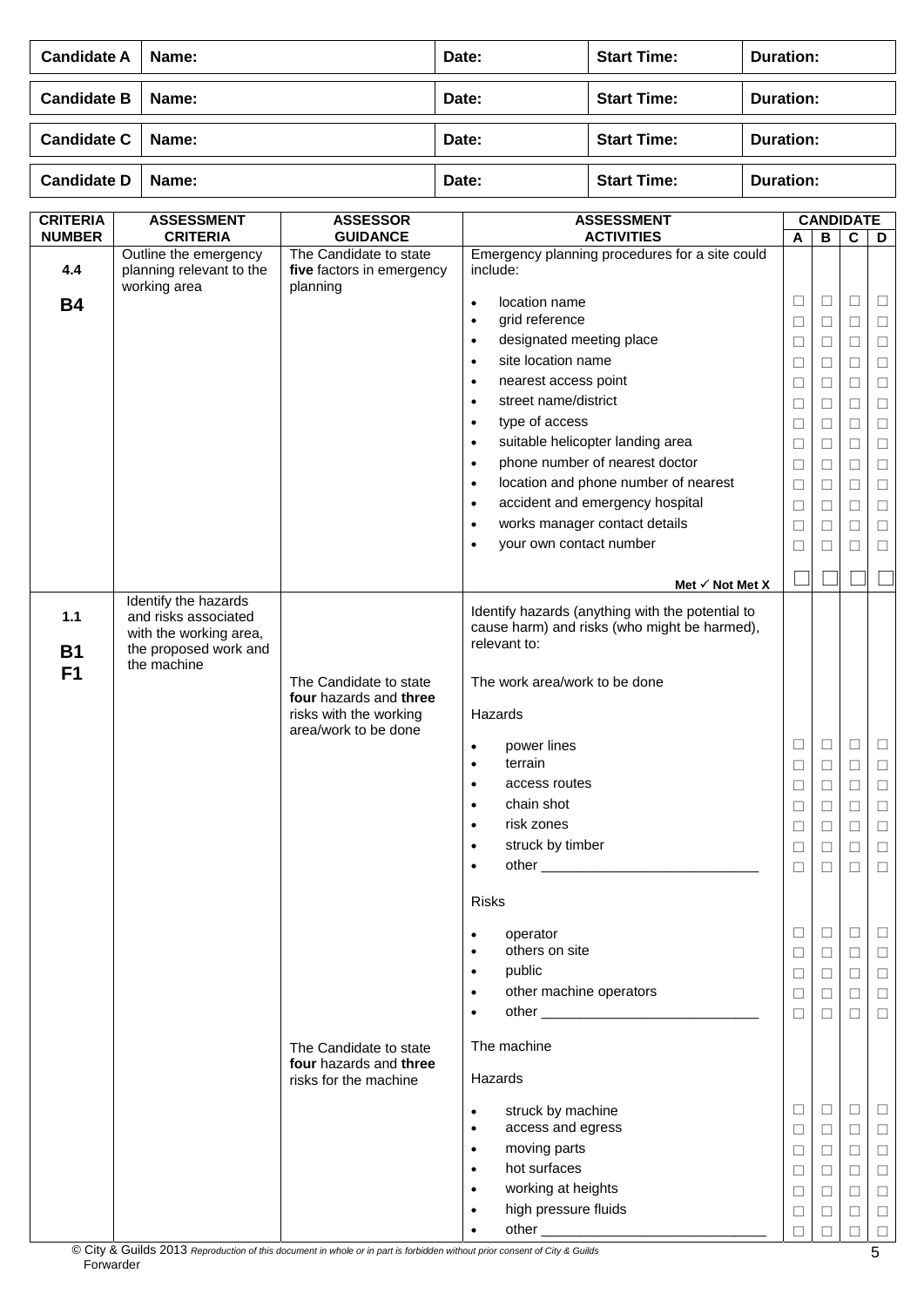| <b>CRITERIA</b>             | <b>ASSESSMENT</b>                                | <b>ASSESSOR</b>                                                                 | <b>ASSESSMENT</b>                                                                      |        | <b>CANDIDATE</b> |             |        |
|-----------------------------|--------------------------------------------------|---------------------------------------------------------------------------------|----------------------------------------------------------------------------------------|--------|------------------|-------------|--------|
| <b>NUMBER</b>               | <b>CRITERIA</b>                                  | <b>GUIDANCE</b>                                                                 | <b>ACTIVITIES</b>                                                                      | A      | В                | $\mathbf c$ | D      |
|                             |                                                  |                                                                                 |                                                                                        |        |                  |             |        |
| $1.1$ cont                  |                                                  |                                                                                 | <b>Risks</b>                                                                           | $\Box$ | $\Box$           | $\Box$      | $\Box$ |
|                             |                                                  |                                                                                 | public<br>$\bullet$<br>operator<br>$\bullet$                                           |        |                  |             |        |
|                             |                                                  |                                                                                 |                                                                                        | □      | $\Box$           | $\Box$      | $\Box$ |
|                             |                                                  |                                                                                 | environment<br>$\bullet$                                                               | $\Box$ | □                | $\Box$      | $\Box$ |
|                             |                                                  |                                                                                 | $\bullet$                                                                              | $\Box$ | □                | □           | $\Box$ |
|                             |                                                  |                                                                                 |                                                                                        |        |                  |             |        |
|                             |                                                  |                                                                                 | Met $\checkmark$ Not Met X                                                             |        |                  |             |        |
|                             | Use appropriate tools,                           | Assessor to observe                                                             | All tools, equipment and Personal<br>$\bullet$                                         |        |                  |             |        |
| 1.2                         | equipment and personal                           | appropriate tools,                                                              | Protective Equipment are used in line with                                             |        |                  |             |        |
|                             | protective equipment                             | equipment and PPE are                                                           | industry good practice e.g. AFAG/HSE.                                                  | $\Box$ | □                | □           | $\Box$ |
| <b>B1</b>                   | (PPE)                                            | used in accordance to                                                           | During all on site operations PPE in<br>$\bullet$                                      |        |                  |             |        |
| F <sub>1</sub>              |                                                  | industry good practice                                                          | accordance with industry good practice                                                 |        |                  |             |        |
|                             |                                                  |                                                                                 | must be worn.                                                                          | $\Box$ | □                | $\Box$      | $\Box$ |
|                             |                                                  |                                                                                 |                                                                                        |        |                  |             |        |
|                             |                                                  | All applicable to the task                                                      | Personal Protective Equipment identified could                                         |        |                  |             |        |
|                             |                                                  | at hand                                                                         | include:                                                                               |        |                  |             |        |
|                             |                                                  |                                                                                 | safety helmet (if required)<br>$\bullet$                                               | $\Box$ | $\Box$           | $\Box$      | $\Box$ |
|                             |                                                  |                                                                                 | hearing protection (where needed)<br>$\bullet$                                         |        |                  |             |        |
|                             |                                                  |                                                                                 |                                                                                        | □      | $\Box$           | $\Box$      | $\Box$ |
|                             |                                                  |                                                                                 | suitable protective gloves<br>$\bullet$                                                | $\Box$ | $\Box$           | $\Box$      | $\Box$ |
|                             |                                                  |                                                                                 | protective boots<br>$\bullet$                                                          | □      | □                | $\Box$      | $\Box$ |
|                             |                                                  |                                                                                 | non snag outer clothing<br>$\bullet$                                                   | $\Box$ | $\Box$           | $\Box$      | $\Box$ |
|                             |                                                  |                                                                                 | high visibility clothing where risk<br>$\bullet$                                       |        |                  |             |        |
|                             |                                                  |                                                                                 | assessment identifies it                                                               | $\Box$ | □                | $\Box$      | $\Box$ |
|                             |                                                  |                                                                                 | hand cleaning materials<br>$\bullet$                                                   | □      | □                | $\Box$      | $\Box$ |
|                             |                                                  |                                                                                 | first aid kit<br>$\bullet$                                                             | ⊔      | □                | $\Box$      | $\Box$ |
|                             |                                                  |                                                                                 |                                                                                        | $\Box$ | □                | $\Box$      | $\Box$ |
|                             |                                                  |                                                                                 |                                                                                        |        |                  |             |        |
|                             |                                                  |                                                                                 | Met $\checkmark$ Not Met X                                                             |        |                  |             |        |
|                             | Outline key health and                           | The Candidate to state                                                          | Outline key points from the legislation listed                                         |        |                  |             |        |
| 4.1/6.1                     | safety legislation and<br>industry good practice | two relevant points of<br>each of the following:                                | below:                                                                                 |        |                  |             |        |
| <b>B4</b><br>F <sub>6</sub> |                                                  | Health and Safety at Work                                                       | Health and Safety at Work Act (HSWA) (1974)                                            |        |                  |             |        |
|                             |                                                  | Act (HSWA) (1974)                                                               |                                                                                        |        |                  |             |        |
|                             |                                                  |                                                                                 | general duties for employers and<br>$\bullet$<br>employees                             | $\Box$ | $\Box$           | $\Box$      | $\Box$ |
|                             |                                                  |                                                                                 | maintain safe places of work<br>$\bullet$                                              | $\Box$ | $\Box$           | $\Box$      | $\Box$ |
|                             |                                                  |                                                                                 | $\bullet$                                                                              | $\Box$ | $\Box$           | $\Box$      |        |
|                             |                                                  |                                                                                 |                                                                                        |        |                  |             | $\Box$ |
|                             |                                                  | Provision and Use of<br>Work Equipment                                          | Provision and Use of Work Equipment<br>Regulations 1998 (PUWER 98) -                   |        |                  |             |        |
|                             |                                                  | Regulations 1998                                                                |                                                                                        | □      | $\Box$           | $\Box$      | $\Box$ |
|                             |                                                  | (PUWER 98)                                                                      | record keeping<br>$\bullet$<br>operators adequately trained<br>$\bullet$               | $\Box$ | $\Box$           | $\Box$      |        |
|                             |                                                  |                                                                                 |                                                                                        |        |                  |             | $\Box$ |
|                             |                                                  |                                                                                 | equipment fit for purpose<br>$\bullet$                                                 | $\Box$ | $\Box$           | $\Box$      | $\Box$ |
|                             |                                                  |                                                                                 | $\bullet$                                                                              | $\Box$ | П                | $\Box$      | $\Box$ |
|                             |                                                  | <b>Lifting Operations and</b><br><b>Lifting Equipment</b><br>Regulations (1998) | Lifting Operations and Lifting Equipment<br>Regulations (1998) (LOLER)                 |        |                  |             |        |
|                             |                                                  | (LOLER)                                                                         | main requirements of the LOLER required<br>$\bullet$                                   |        |                  |             |        |
|                             |                                                  |                                                                                 | by the machine                                                                         | □      | $\Box$           | $\Box$      | ⊔      |
|                             |                                                  |                                                                                 | risk zones<br>$\bullet$                                                                | □      | $\Box$           | $\Box$      | $\Box$ |
|                             |                                                  |                                                                                 | safe working load<br>$\bullet$                                                         | $\Box$ | $\Box$           | $\Box$      | $\Box$ |
|                             |                                                  |                                                                                 | inspection by a competent person<br>$\bullet$                                          | $\Box$ | □                | $\Box$      | $\Box$ |
|                             |                                                  |                                                                                 | operating controls labelled<br>$\bullet$                                               |        |                  |             |        |
|                             |                                                  |                                                                                 |                                                                                        | $\Box$ | $\Box$           | $\Box$      | $\Box$ |
|                             |                                                  |                                                                                 |                                                                                        | $\Box$ | $\Box$           | □           | $\Box$ |
|                             |                                                  | Reporting of Injuries,<br>Diseases and Dangerous                                | Reporting of Injuries, Diseases and Dangerous<br>Occurrences Regulations 1995 (RIDDOR) |        |                  |             |        |
|                             |                                                  | <b>Occurrences Regulations</b><br>1995 (RIDDOR)                                 | reporting of accidents<br>$\bullet$                                                    | □      | $\Box$           | $\Box$      | $\Box$ |
|                             |                                                  |                                                                                 | reporting of dangerous occurrences<br>$\bullet$                                        | $\Box$ | $\Box$           |             |        |
|                             |                                                  |                                                                                 |                                                                                        |        |                  | $\Box$      | $\Box$ |
|                             |                                                  |                                                                                 | $\bullet$                                                                              | $\Box$ | П                | $\Box$      | $\Box$ |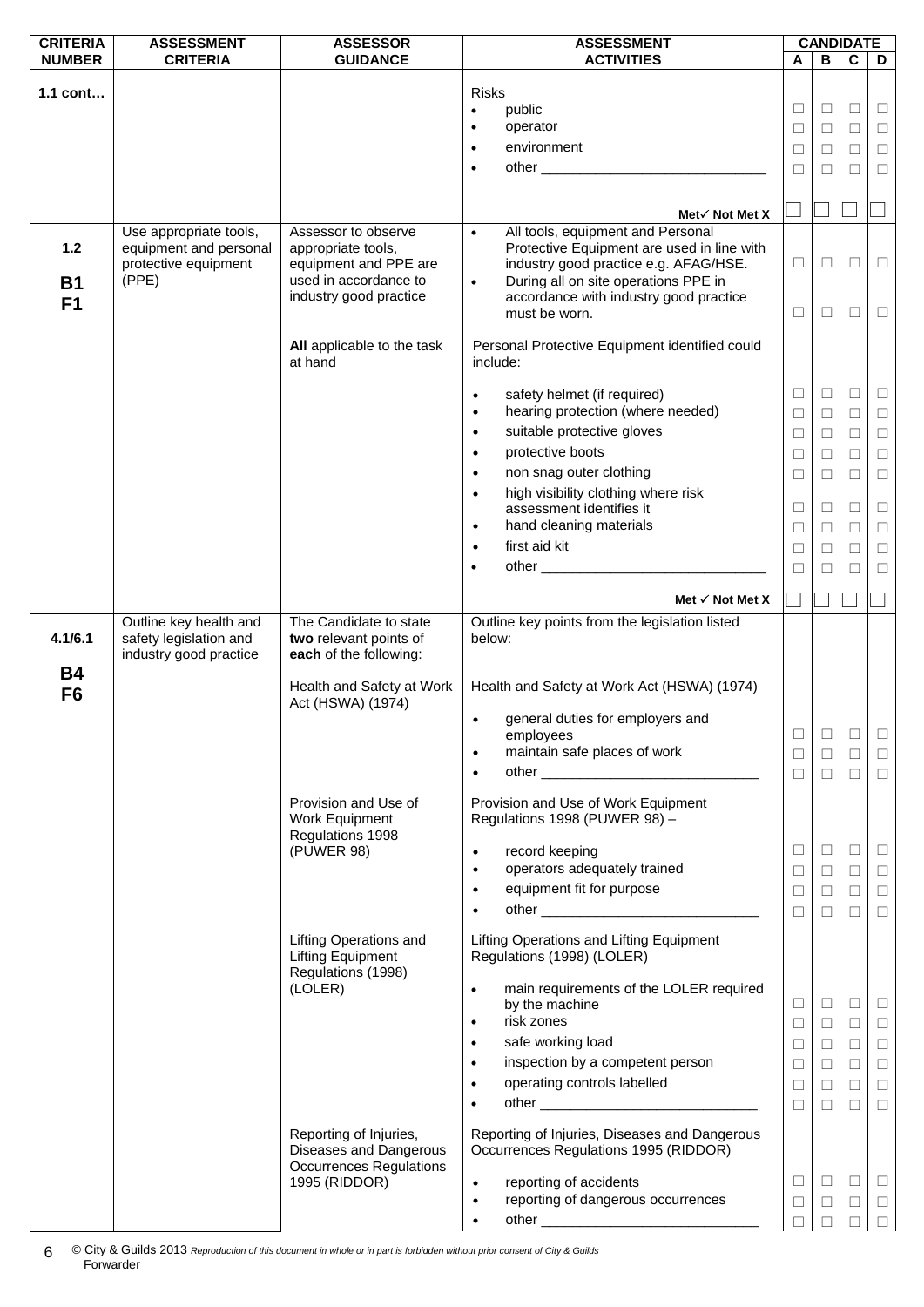| <b>CRITERIA</b> | <b>ASSESSMENT</b>                            | <b>ASSESSOR</b>                                               | <b>ASSESSMENT</b>                                                                   |             | <b>CANDIDATE</b> |                  |                  |
|-----------------|----------------------------------------------|---------------------------------------------------------------|-------------------------------------------------------------------------------------|-------------|------------------|------------------|------------------|
| <b>NUMBER</b>   | <b>CRITERIA</b>                              | <b>GUIDANCE</b>                                               | <b>ACTIVITIES</b>                                                                   | A           | B                | $\mathbf c$      | D                |
| 4.1/6.1         |                                              | Working at Heights                                            | Working at Heights                                                                  |             |                  |                  |                  |
| Cont            |                                              |                                                               | adequate precautions taken for safe<br>$\bullet$                                    |             |                  |                  |                  |
|                 |                                              |                                                               | working procedures                                                                  | □           | $\Box$           | □                | $\Box$           |
|                 |                                              |                                                               | any height constitutes working at heights<br>$\bullet$                              | □           | □                | □                | □                |
|                 |                                              |                                                               | other                                                                               | $\Box$      | □                | □                | $\Box$           |
|                 |                                              | <b>Control of Substances</b><br>Hazardous to Health           | Control of Substances Hazardous to Health<br>(COSHH) Regulations (2002)             |             |                  |                  |                  |
|                 |                                              | (COSHH) Regulations<br>(2002)                                 | correct PPE to be identified<br>$\bullet$                                           | $\Box$      | $\Box$           | $\Box$           | $\Box$           |
|                 |                                              |                                                               | correct storage and application<br>$\bullet$                                        | $\Box$      | $\Box$           | □                | $\Box$           |
|                 |                                              |                                                               | disposal<br>$\bullet$                                                               | $\Box$      | □                | $\Box$           | $\Box$           |
|                 |                                              |                                                               | $\bullet$                                                                           | $\Box$      | $\Box$           | $\Box$           | $\Box$           |
|                 |                                              |                                                               |                                                                                     |             |                  |                  |                  |
|                 |                                              | State two sources of<br>industry good practice<br>information | <b>Industry Good Practice</b><br>Arboriculture Forestry Advisory Group<br>$\bullet$ |             |                  |                  |                  |
|                 |                                              |                                                               | (AFAG) information                                                                  | □           | $\Box$           | □                | $\Box$           |
|                 |                                              |                                                               | Health and safety in forestry<br>$\bullet$                                          | $\Box$      | $\Box$           | $\Box$           | $\Box$           |
|                 |                                              |                                                               | Forest and water guidelines<br>$\bullet$                                            | $\Box$      | □                | $\Box$           | $\Box$           |
|                 |                                              |                                                               | Operators manual                                                                    | $\Box$      | □                | □                | $\Box$           |
|                 |                                              | State two factors of lone<br>working                          | Lone working                                                                        |             |                  |                  |                  |
|                 |                                              |                                                               | effective communication system<br>$\bullet$                                         | ⊔           | $\Box$           | ⊔                | Ц                |
|                 |                                              |                                                               | fail to safe system<br>$\bullet$                                                    | $\Box$      | $\Box$           | $\Box$           | $\Box$           |
|                 |                                              |                                                               | reporting in times<br>$\bullet$                                                     | □           | П                | П                | $\Box$           |
|                 |                                              | State two procedures to<br>be followed when machine           | Line contact possible procedures:                                                   |             |                  |                  |                  |
|                 |                                              | contacts power line                                           | where possible, drive away to safe area<br>$\bullet$                                | $\Box$      | $\Box$           | □                | □                |
|                 |                                              |                                                               | if safe, stay in machine and contact power<br>$\bullet$                             |             |                  |                  |                  |
|                 |                                              |                                                               | company/supervisor                                                                  | □           | □                | ⊔                | □                |
|                 |                                              |                                                               | jump from machine, bunny hop as far as<br>$\bullet$<br>possible                     | □           | □                | □                | $\Box$           |
|                 |                                              | State four factors<br>regarding working near                  | Power lines                                                                         |             |                  |                  |                  |
|                 |                                              | power lines                                                   | designated crossing point (goal posts)<br>$\bullet$<br>liaison with power companies | $\Box$      | □                | ⊔                | $\Box$           |
|                 |                                              |                                                               | $\bullet$<br>site maps<br>$\bullet$                                                 | $\Box$      | $\Box$           | $\Box$           | $\Box$           |
|                 |                                              |                                                               | AFAG<br>$\bullet$                                                                   | $\Box$      | $\Box$           | $\Box$           | $\Box$           |
|                 |                                              |                                                               | electricity at work<br>$\bullet$                                                    | □<br>$\Box$ | □<br>$\Box$      | $\Box$<br>$\Box$ | $\Box$<br>$\Box$ |
|                 |                                              |                                                               | $\bullet$                                                                           | □           | $\perp$          | □                | $\Box$           |
|                 |                                              |                                                               |                                                                                     |             |                  |                  |                  |
|                 |                                              |                                                               | Met $\checkmark$ Not Met X                                                          |             |                  |                  |                  |
| 4.3/6.3         | Describe the types of<br>records that may be | The Candidate to state<br>two types of record                 | Records:                                                                            |             |                  |                  |                  |
|                 | required for                                 | keeping to meet PUWER                                         | logbook<br>$\bullet$                                                                | ⊔           | $\Box$           | ⊔                | $\Box$           |
| <b>B4</b>       | management and                               |                                                               | service logbook<br>$\bullet$                                                        | $\Box$      | $\Box$           | $\Box$           | $\Box$           |
| F <sub>6</sub>  | legislative<br>requirements                  |                                                               | time sheet<br>$\bullet$                                                             | $\Box$      | □                | $\Box$           | $\Box$           |
|                 |                                              |                                                               | maintenance schedule<br>$\bullet$                                                   | $\Box$      | □                | $\Box$           | $\Box$           |
|                 |                                              |                                                               | $\bullet$                                                                           | $\Box$      | □                | $\Box$           | $\Box$           |
|                 |                                              |                                                               | Met $\checkmark$ Not Met X                                                          |             |                  |                  |                  |
|                 | State why it is important                    | State One                                                     | Importance of communication could include:                                          |             |                  |                  |                  |
| 4.2             | to maintain good                             |                                                               |                                                                                     |             |                  |                  |                  |
| <b>B4</b>       | communication and<br>team work within the    |                                                               | health and safety<br>$\bullet$                                                      | ⊔           | $\Box$           | □                | $\Box$           |
|                 | working environment                          |                                                               | site planning/co-ordination<br>$\bullet$                                            | □           | $\Box$           | $\Box$           | $\Box$           |
|                 |                                              |                                                               | $\bullet$                                                                           | $\Box$      | □                | ⊔                | $\Box$           |
|                 |                                              |                                                               | Met $\checkmark$ Not Met X                                                          |             |                  |                  |                  |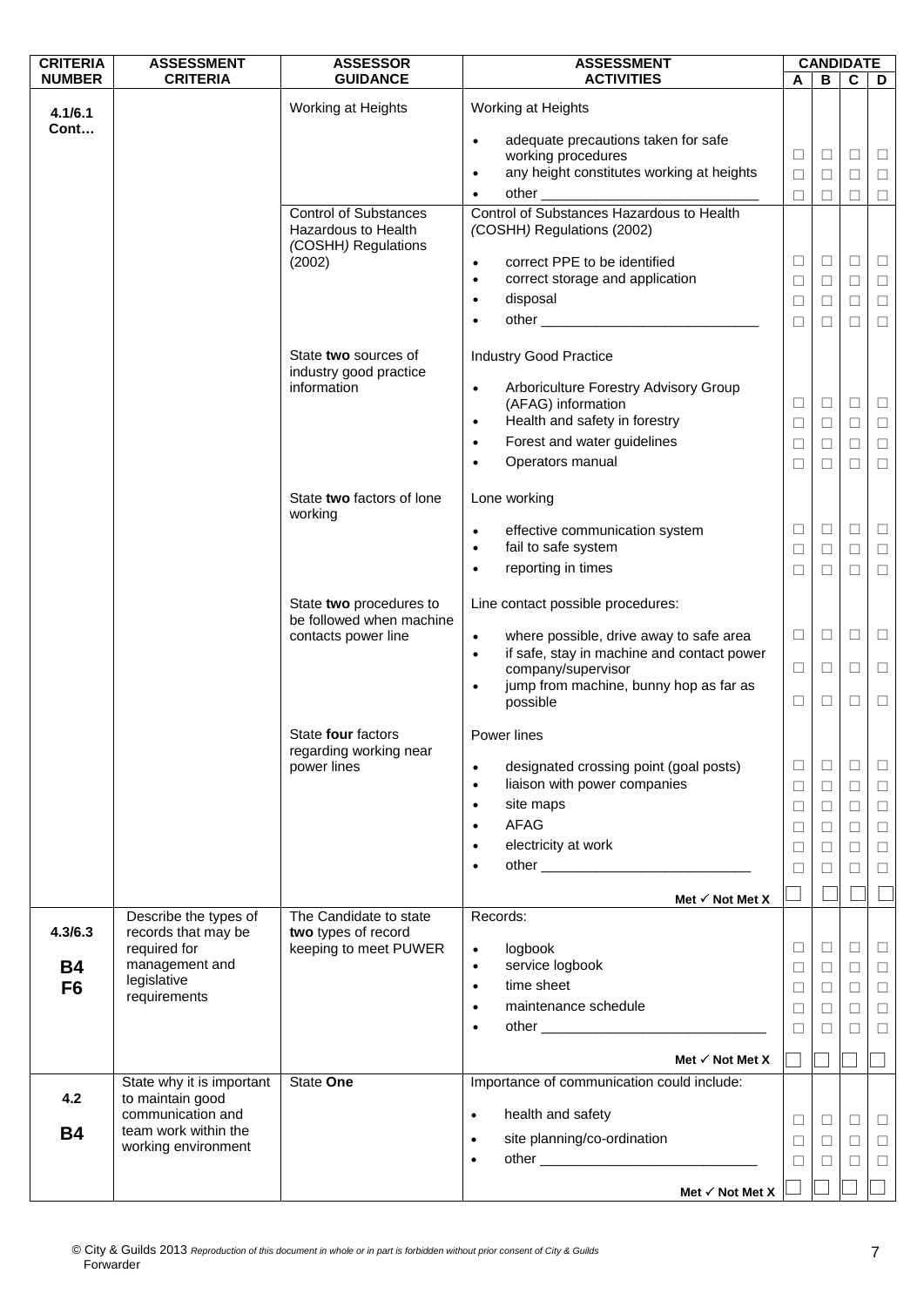| <b>CRITERIA</b> | <b>ASSESSMENT</b>                                                         | <b>ASSESSOR</b>                                    | <b>ASSESSMENT</b>                                                                           |        | <b>CANDIDATE</b> |        |        |
|-----------------|---------------------------------------------------------------------------|----------------------------------------------------|---------------------------------------------------------------------------------------------|--------|------------------|--------|--------|
| <b>NUMBER</b>   | <b>CRITERIA</b>                                                           | <b>GUIDANCE</b>                                    | <b>ACTIVITIES</b>                                                                           | A      | B                | C      | D      |
| 2.1             | Carry out pre and post-<br>start checks of the<br>machine consistent with | Assessor to observe<br>candidate carrying out the  | Pre and post start checks on machine according<br>to the operators handbook and to include: |        |                  |        |        |
| <b>B2</b>       | environmental good                                                        | pre and post start checks<br>of the machine        | machine on level ground<br>$\bullet$                                                        | $\Box$ | $\Box$           | $\Box$ | Ц      |
|                 | practice and                                                              |                                                    | ensure machine services in neutral and<br>$\bullet$                                         |        |                  |        |        |
| F <sub>2</sub>  | manufacturers                                                             | Candidate to comment on                            | lowered where applicable                                                                    | $\Box$ | □                | $\Box$ | $\Box$ |
|                 | recommendations                                                           | machines serviceability                            | engine stopped and key removed<br>$\bullet$                                                 | $\Box$ | □                | $\Box$ | $\Box$ |
|                 |                                                                           |                                                    | check engine oil, transmission/hydraulic oil,<br>$\bullet$                                  |        |                  |        |        |
|                 |                                                                           | Assessor is to use their                           | coolant and fuel level, engine air filter                                                   | $\Box$ | $\Box$           | $\Box$ | □      |
|                 |                                                                           | own discretion as to                               | importance of cleanliness<br>$\bullet$                                                      | $\Box$ | $\Box$           | $\Box$ | □      |
|                 |                                                                           | whether a seat belt/lap<br>restraint is to be worn | seat, steering mechanism and mirror<br>$\bullet$                                            |        |                  |        |        |
|                 |                                                                           | during assessment                                  | adjustment                                                                                  | $\Box$ | $\Box$           | $\Box$ | $\Box$ |
|                 |                                                                           |                                                    | operator seat restraint is functional (where<br>$\bullet$                                   |        |                  |        |        |
|                 |                                                                           |                                                    | applicable)                                                                                 | $\Box$ | $\Box$           | $\Box$ | □      |
|                 |                                                                           |                                                    | check operator protection systems<br>$\bullet$                                              | $\Box$ | $\Box$           | $\Box$ | $\Box$ |
|                 |                                                                           |                                                    | check relevant access and egress points<br>$\bullet$                                        | $\Box$ | $\Box$           | $\Box$ | $\Box$ |
|                 |                                                                           |                                                    | check pin bush wear and security<br>$\bullet$                                               | $\Box$ | $\Box$           | $\Box$ | $\Box$ |
|                 |                                                                           |                                                    | check for cracks/fatigue<br>$\bullet$                                                       | □      | $\Box$           | $\Box$ | □      |
|                 |                                                                           |                                                    | check for hydraulic leaks<br>$\bullet$                                                      | $\Box$ | $\Box$           | $\Box$ | $\Box$ |
|                 |                                                                           |                                                    | security of components<br>$\bullet$                                                         | $\Box$ | $\Box$           | $\Box$ | $\Box$ |
|                 |                                                                           |                                                    | check safety decals<br>$\bullet$                                                            | $\Box$ | $\Box$           | $\Box$ | $\Box$ |
|                 |                                                                           |                                                    | LOLER certificate (if required)<br>$\bullet$                                                |        |                  |        |        |
|                 |                                                                           |                                                    | radiators (coolant and hydraulic)                                                           | $\Box$ | $\Box$           | $\Box$ | $\Box$ |
|                 |                                                                           |                                                    | $\bullet$                                                                                   | ⊔      | ⊔                | $\Box$ | ⊔      |
|                 |                                                                           |                                                    | fuel filters and/or water trap<br>$\bullet$                                                 |        |                  |        |        |
|                 |                                                                           |                                                    | grease where and when appropriate<br>$\bullet$                                              | $\Box$ | $\Box$           | $\Box$ | $\Box$ |
|                 |                                                                           | Check security of loader<br>to base                | bolts cracks leaks<br>$\bullet$                                                             |        |                  |        |        |
|                 |                                                                           |                                                    |                                                                                             | $\Box$ | □                | $\Box$ | $\Box$ |
|                 |                                                                           | Check security of loader                           |                                                                                             |        |                  |        |        |
|                 |                                                                           | attachment                                         | bolts cracks<br>$\bullet$                                                                   | $\Box$ | □                | $\Box$ | □      |
|                 |                                                                           | Check attachment                                   | security<br>$\bullet$                                                                       | ⊔      | □                | $\Box$ | Ш      |
|                 |                                                                           |                                                    | condition<br>$\bullet$                                                                      | $\Box$ | □                | $\Box$ | □      |
|                 |                                                                           |                                                    | hydraulic leaks<br>$\bullet$                                                                | ⊔      | ⊔                | $\Box$ | $\Box$ |
|                 |                                                                           |                                                    | pin and bushes<br>$\bullet$                                                                 | П      | П                | $\Box$ | $\Box$ |
|                 |                                                                           |                                                    | pipe work                                                                                   | $\Box$ | □                | $\Box$ | □      |
|                 |                                                                           |                                                    | guarding                                                                                    | □      | П                | $\Box$ | □      |
|                 |                                                                           | Maintenance of forwarder                           | Chassis/Frame                                                                               |        |                  |        |        |
|                 |                                                                           |                                                    |                                                                                             |        |                  |        |        |
|                 |                                                                           |                                                    | cracks<br>$\bullet$                                                                         | ⊔      | □                | □      | ⊔      |
|                 |                                                                           |                                                    | pin security<br>$\bullet$                                                                   | $\Box$ | □                | $\Box$ | □      |
|                 |                                                                           |                                                    | bushes<br>$\bullet$                                                                         | $\Box$ | ⊔                | □      | □      |
|                 |                                                                           |                                                    | cylinders<br>$\bullet$                                                                      | ⊔      | $\Box$           | □      | □      |
|                 |                                                                           | Assessor to observe                                | attachment<br>$\bullet$                                                                     | $\Box$ | □                | $\Box$ | $\Box$ |
|                 |                                                                           | candidate adhering to                              | loose or broken bolts<br>$\bullet$                                                          | □      | □                | $\Box$ | □      |
|                 |                                                                           | environmental best<br>practice and COSHH           | cables and connections<br>$\bullet$                                                         | $\Box$ | □                | $\Box$ | □      |
|                 |                                                                           | regulations                                        | guarding<br>$\bullet$                                                                       | □      | П                | $\Box$ | □      |
|                 |                                                                           |                                                    | Hydraulic hoses                                                                             |        |                  |        |        |
|                 |                                                                           |                                                    | leaks                                                                                       | □      | □                | $\Box$ | ⊔      |
|                 |                                                                           |                                                    | $\bullet$<br>cracks<br>$\bullet$                                                            | $\Box$ | □                | $\Box$ | $\Box$ |
|                 |                                                                           |                                                    | cuts                                                                                        |        |                  |        |        |
|                 |                                                                           |                                                    | abrasions                                                                                   | □      | □                | □      | □      |
|                 |                                                                           |                                                    | security                                                                                    | ⊔      |                  | □      | ⊔      |
|                 |                                                                           |                                                    |                                                                                             | $\Box$ | □                | $\Box$ | □      |
|                 |                                                                           |                                                    | guarding                                                                                    | П      |                  |        | □      |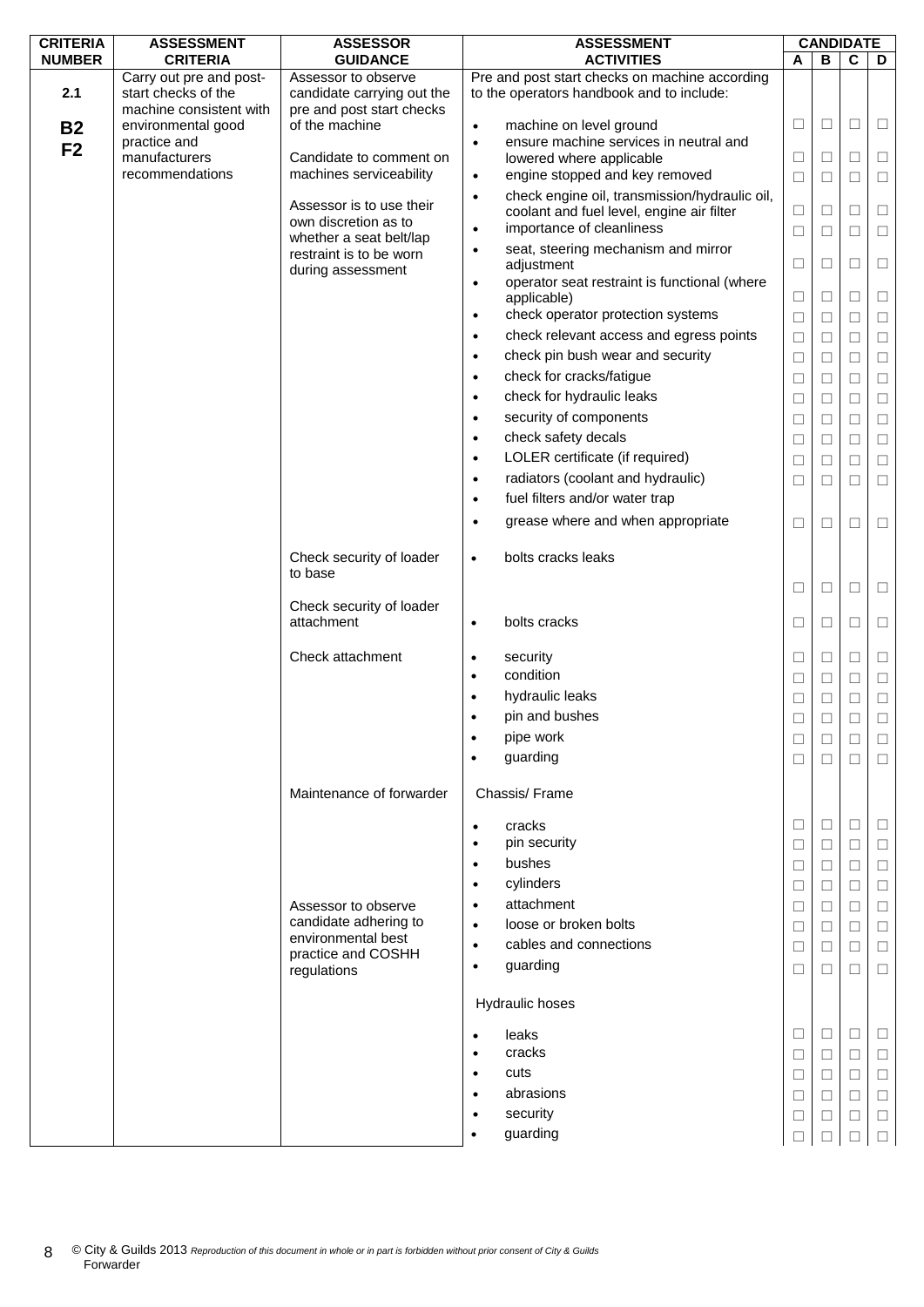| <b>CRITERIA</b> | <b>ASSESSMENT</b>                                                     | <b>ASSESSOR</b>                                                        |                        | <b>ASSESSMENT</b>                                                                                                                                                                                                             |                  | <b>CANDIDATE</b> |                  |             |
|-----------------|-----------------------------------------------------------------------|------------------------------------------------------------------------|------------------------|-------------------------------------------------------------------------------------------------------------------------------------------------------------------------------------------------------------------------------|------------------|------------------|------------------|-------------|
| <b>NUMBER</b>   | <b>CRITERIA</b>                                                       | <b>GUIDANCE</b>                                                        |                        | <b>ACTIVITIES</b>                                                                                                                                                                                                             | A                | B                | $\mathbf{c}$     | D           |
| 2.1 cont        |                                                                       |                                                                        |                        | <b>Either</b><br>Wheeled                                                                                                                                                                                                      |                  |                  |                  |             |
|                 |                                                                       |                                                                        | $\bullet$<br>$\bullet$ | tyre suitably inflated<br>tyre condition<br>check wheel nuts                                                                                                                                                                  | ⊔<br>$\Box$      | □<br>$\Box$      | Ц<br>$\Box$      | Ц<br>$\Box$ |
|                 |                                                                       |                                                                        | <b>OR</b>              |                                                                                                                                                                                                                               | П                | □                | $\Box$           | $\Box$      |
|                 |                                                                       |                                                                        |                        | <b>Tracked</b>                                                                                                                                                                                                                |                  |                  |                  |             |
|                 |                                                                       |                                                                        | $\bullet$<br>$\bullet$ | track drive train condition and maintenance<br>are checked<br>pins (if applicable)                                                                                                                                            | $\Box$<br>$\Box$ | $\Box$<br>□      | $\Box$<br>$\Box$ | $\Box$<br>□ |
|                 |                                                                       |                                                                        | $\bullet$              | sprocket                                                                                                                                                                                                                      | $\Box$           | $\Box$           | $\Box$           | $\Box$      |
|                 |                                                                       |                                                                        | $\bullet$              | idler                                                                                                                                                                                                                         | □                | □                | □                | $\Box$      |
|                 |                                                                       |                                                                        | $\bullet$              | track plates/pads (if applicable)                                                                                                                                                                                             | $\Box$           | $\Box$           | $\Box$           | $\Box$      |
|                 |                                                                       |                                                                        |                        | tension criteria                                                                                                                                                                                                              |                  |                  |                  |             |
|                 |                                                                       |                                                                        | $\bullet$              |                                                                                                                                                                                                                               | $\Box$           | $\Box$           | $\Box$           | $\Box$      |
|                 |                                                                       |                                                                        | $\bullet$              | storage of oils on site                                                                                                                                                                                                       | □                | □                | $\Box$           | □           |
|                 |                                                                       |                                                                        |                        | spill kit mats used                                                                                                                                                                                                           | □                | □                | $\Box$           | $\Box$      |
|                 |                                                                       |                                                                        |                        | Met $\checkmark$ Not Met X                                                                                                                                                                                                    |                  |                  |                  |             |
| 3.3             | State the factors that<br>may cause the cooling<br>system to overheat | Candidate to state four                                                |                        | Factors that may cause the cooling system to<br>over heat may include:                                                                                                                                                        |                  |                  |                  |             |
| 3               |                                                                       |                                                                        | $\bullet$              | fan belt slack                                                                                                                                                                                                                | $\Box$           | $\Box$           | □                | $\Box$      |
|                 |                                                                       |                                                                        | $\bullet$              | radiator core blocked                                                                                                                                                                                                         | $\Box$           | $\Box$           | $\Box$           | $\Box$      |
|                 |                                                                       |                                                                        | $\bullet$              | radiator fins blocked                                                                                                                                                                                                         | $\Box$           | $\Box$           | □                | $\Box$      |
|                 |                                                                       |                                                                        | $\bullet$              | faulty thermostat                                                                                                                                                                                                             | $\Box$           | $\Box$           | □                | $\Box$      |
|                 |                                                                       |                                                                        | $\bullet$              | cylinder fins spaces blocked (air cooled                                                                                                                                                                                      |                  |                  |                  |             |
|                 |                                                                       |                                                                        |                        | only)                                                                                                                                                                                                                         | $\Box$           | $\Box$           | $\Box$           | $\Box$      |
|                 |                                                                       |                                                                        | $\bullet$              | low fluid levels                                                                                                                                                                                                              | $\Box$           | $\Box$           | $\Box$           | $\Box$      |
|                 |                                                                       |                                                                        |                        | other and the contract of the contract of the contract of the contract of the contract of the contract of the contract of the contract of the contract of the contract of the contract of the contract of the contract of the | П                | $\Box$           | □                | $\Box$      |
|                 |                                                                       |                                                                        |                        |                                                                                                                                                                                                                               |                  |                  |                  |             |
|                 |                                                                       |                                                                        |                        | Met $\checkmark$ Not Met X                                                                                                                                                                                                    |                  |                  |                  |             |
| 3.4             | Describe how to check<br>the battery(s) and report                    | State how to clean battery<br>terminals                                | $\bullet$              | use of hot water                                                                                                                                                                                                              | $\Box$           | П                | □                | $\Box$      |
| <b>B3</b>       | on the condition                                                      |                                                                        | $\bullet$              |                                                                                                                                                                                                                               | $\Box$           | □                | $\Box$           | $\Box$      |
|                 |                                                                       | State <b>three</b> reasons that<br>could cause a battery to<br>explode | $\bullet$              | Battery could explode due to:<br>excessive charge rate                                                                                                                                                                        | $\Box$           | $\Box$           | ⊔                | $\Box$      |
|                 |                                                                       |                                                                        | $\bullet$              | charger not switched off before connection                                                                                                                                                                                    |                  |                  |                  |             |
|                 |                                                                       |                                                                        |                        | or disconnection while on charge                                                                                                                                                                                              | Ш                | $\Box$           | Ш                | $\Box$      |
|                 |                                                                       |                                                                        | $\bullet$              | sparks near gas outlet                                                                                                                                                                                                        | $\Box$           | $\Box$           | $\Box$           | $\Box$      |
|                 |                                                                       |                                                                        | $\bullet$              | involuntary earthing of the battery                                                                                                                                                                                           | □                | $\Box$           | □                | $\Box$      |
|                 |                                                                       |                                                                        | $\bullet$              | incorrect fitting of jump leads from machine                                                                                                                                                                                  |                  |                  |                  |             |
|                 |                                                                       |                                                                        |                        | to machine or power pack                                                                                                                                                                                                      | □                | $\Box$           | □                | $\Box$      |
|                 |                                                                       |                                                                        | $\bullet$              |                                                                                                                                                                                                                               | $\Box$           | $\Box$           | $\Box$           | $\Box$      |
|                 |                                                                       | State three                                                            |                        | battery is secured                                                                                                                                                                                                            | $\Box$           | $\Box$           | $\Box$           | $\Box$      |
|                 |                                                                       |                                                                        | $\bullet$<br>$\bullet$ | leads connected and checked for damage                                                                                                                                                                                        | □                | $\Box$           | $\Box$           | $\Box$      |
|                 |                                                                       |                                                                        | $\bullet$              | terminals cleaned satisfactorily                                                                                                                                                                                              |                  |                  |                  |             |
|                 |                                                                       |                                                                        |                        | anti-corrosion grease put on leads and                                                                                                                                                                                        | □                | $\Box$           | ⊔                | $\Box$      |
|                 |                                                                       |                                                                        | $\bullet$              | terminals when reconnecting                                                                                                                                                                                                   | $\Box$           | $\Box$           | $\Box$           | $\Box$      |
|                 |                                                                       |                                                                        | $\bullet$              | bolts are tight but not over-tightened                                                                                                                                                                                        | $\Box$           | $\Box$           | $\Box$           | $\Box$      |
|                 |                                                                       |                                                                        | $\bullet$              |                                                                                                                                                                                                                               | □                | □                | ⊔                | $\Box$      |
|                 |                                                                       |                                                                        |                        |                                                                                                                                                                                                                               |                  |                  |                  |             |
|                 |                                                                       |                                                                        |                        | Met $\checkmark$ Not Met X                                                                                                                                                                                                    |                  |                  |                  |             |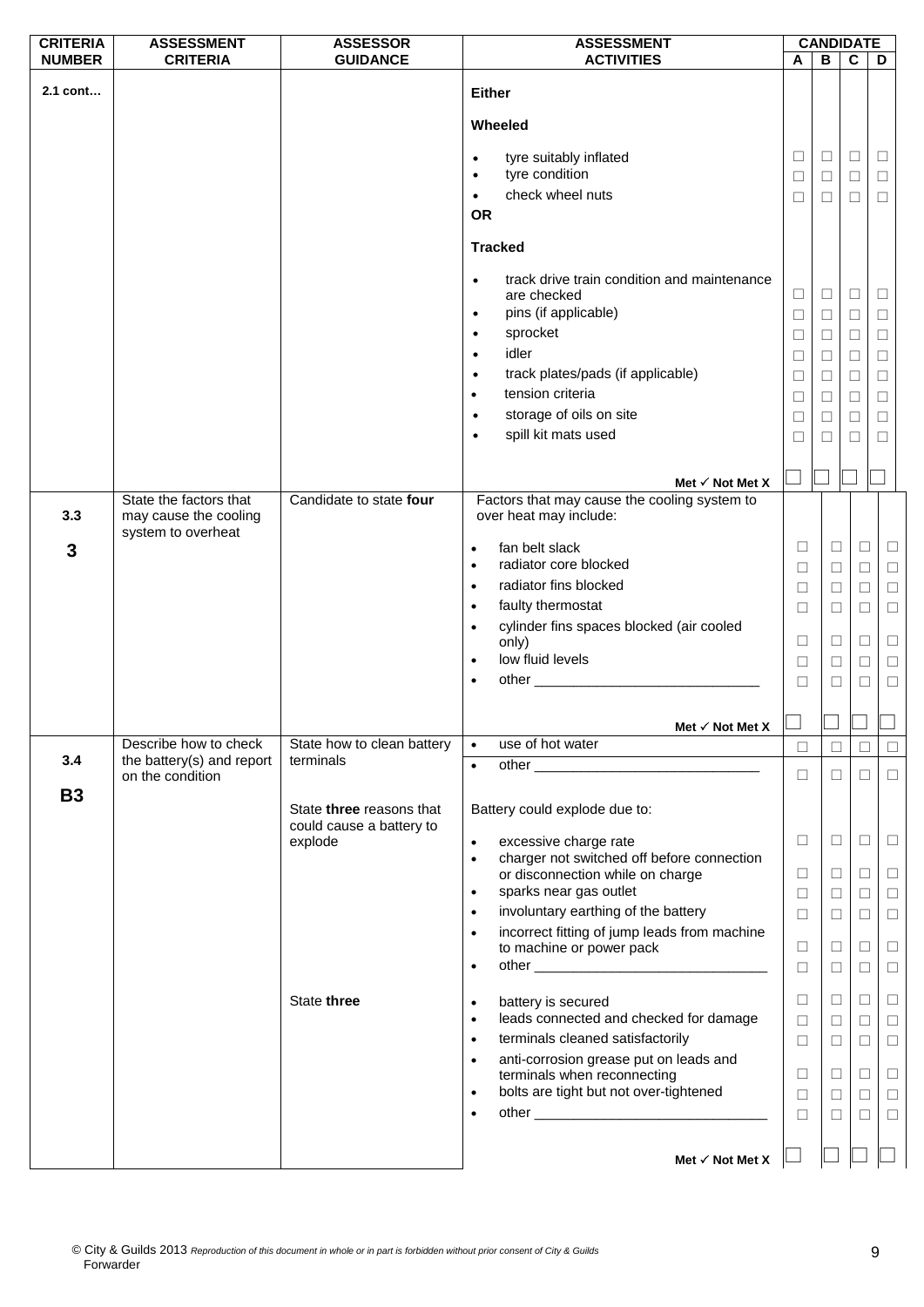| <b>CRITERIA</b> | <b>ASSESSMENT</b>                           | <b>ASSESSOR</b>                                         | <b>ASSESSMENT</b>                                                                                                          |                          |        | <b>CANDIDATE</b> |                          |
|-----------------|---------------------------------------------|---------------------------------------------------------|----------------------------------------------------------------------------------------------------------------------------|--------------------------|--------|------------------|--------------------------|
| <b>NUMBER</b>   | <b>CRITERIA</b>                             | <b>GUIDANCE</b>                                         | <b>ACTIVITIES</b>                                                                                                          | A                        | B      | $\mathbf c$      | D                        |
| 3.5             | Explain the safe<br>procedure to follow for | Candidate to explain the<br>safe procedure for          | Safe procedure for detection may include:                                                                                  |                          |        |                  |                          |
|                 | detecting leaks in high                     | detection                                               | hands not used for detection of leak<br>$\bullet$                                                                          | ⊔                        | ⊔      | □                | $\Box$                   |
| <b>B3</b>       | pressure hydraulic                          |                                                         | use a piece of card or paper<br>$\bullet$                                                                                  | $\Box$                   | $\Box$ | $\Box$           | $\Box$                   |
|                 | systems                                     |                                                         | $\bullet$                                                                                                                  | □                        | □      | $\Box$           | $\Box$                   |
|                 |                                             |                                                         |                                                                                                                            |                          |        |                  |                          |
|                 |                                             |                                                         | Met $\checkmark$ Not Met X                                                                                                 | ×                        |        |                  |                          |
|                 | Explain the procedure                       | Candidate to identify all                               | According to the operators manual and to                                                                                   |                          |        |                  |                          |
| 3.6             | to follow when replacing                    | procedure for replacing a                               | include:                                                                                                                   |                          |        |                  |                          |
|                 | a hydraulic hose                            | hydraulic hose                                          |                                                                                                                            |                          | $\Box$ | □                |                          |
| <b>B3</b>       |                                             |                                                         | appropriate PPE identified<br>$\bullet$<br>use of spill kit<br>$\bullet$                                                   | ⊔<br>$\Box$              |        | $\Box$           | ш                        |
|                 |                                             |                                                         | hydraulic system lowered and pressure<br>$\bullet$                                                                         |                          | $\Box$ |                  | $\Box$                   |
|                 |                                             |                                                         | relieved<br>$\bullet$                                                                                                      | $\Box$                   | □      | $\Box$<br>$\Box$ | $\Box$                   |
|                 |                                             |                                                         | importance of cleanliness<br>$\bullet$                                                                                     | □                        | $\Box$ | $\Box$           | $\Box$                   |
|                 |                                             |                                                         | vacuum pump (if fitted)<br>$\bullet$                                                                                       | □                        | $\Box$ |                  | $\Box$                   |
|                 |                                             |                                                         | shut off valve (if fitted)<br>$\bullet$                                                                                    | $\Box$                   | ⊔      | □                | □                        |
|                 |                                             |                                                         |                                                                                                                            | $\Box$                   | □      | $\Box$           | $\Box$                   |
|                 |                                             | Correct amount of tools                                 | Tools:                                                                                                                     |                          |        |                  |                          |
|                 |                                             | chosen                                                  | spanners x 2<br>$\bullet$                                                                                                  |                          |        |                  |                          |
|                 |                                             |                                                         |                                                                                                                            | $\overline{\phantom{a}}$ | ┑      | $\Box$           | $\overline{\phantom{a}}$ |
|                 |                                             | Identify the four main                                  | Criteria for hose replacement                                                                                              |                          |        |                  |                          |
|                 |                                             | criteria for a replacement                              |                                                                                                                            |                          |        |                  |                          |
|                 |                                             | hose                                                    | pressure rating<br>$\bullet$                                                                                               | □                        | □      | $\Box$           | $\Box$                   |
|                 |                                             |                                                         | length<br>$\bullet$                                                                                                        | $\Box$                   | $\Box$ | $\Box$           | $\Box$                   |
|                 |                                             |                                                         | end fittings<br>$\bullet$                                                                                                  | $\Box$                   | $\Box$ | $\Box$           | $\Box$                   |
|                 |                                             |                                                         | bore<br>$\bullet$                                                                                                          | $\Box$                   | □      | □                | $\Box$                   |
|                 |                                             |                                                         | referred to operators manual<br>$\bullet$                                                                                  | □                        | $\Box$ | $\Box$           | $\Box$                   |
|                 |                                             | What factors need to be                                 | new hose fitted ensuring inside of hose and<br>$\bullet$                                                                   |                          |        |                  |                          |
|                 |                                             | taken into account when<br>fitting the new hose         | joints are clean<br>correctly routed not twisted<br>$\bullet$                                                              | $\Box$                   | □      | $\Box$           | $\Box$                   |
|                 |                                             |                                                         | switch off vacuum pump (if fitted)<br>$\bullet$                                                                            | $\Box$                   | $\Box$ | $\Box$           | $\Box$                   |
|                 |                                             |                                                         | open valve (if fitted)<br>$\bullet$                                                                                        | $\Box$                   | $\Box$ | $\Box$           | $\Box$                   |
|                 |                                             |                                                         | hydraulic oil topped up and checked as<br>$\bullet$                                                                        | $\Box$                   | □      | $\Box$           | $\Box$                   |
|                 |                                             |                                                         | required                                                                                                                   | $\Box$                   | □      | $\Box$           | $\Box$                   |
|                 |                                             |                                                         | start machine<br>$\bullet$                                                                                                 | $\Box$                   | $\Box$ | □                | □                        |
|                 |                                             |                                                         | operate function<br>$\bullet$                                                                                              | $\Box$                   | $\Box$ | $\Box$           | $\Box$                   |
|                 |                                             |                                                         | check for leaks<br>$\bullet$                                                                                               | $\Box$                   | □      | $\Box$           | $\Box$                   |
|                 |                                             |                                                         | clean up spill kit<br>$\bullet$                                                                                            | □                        | $\Box$ | $\Box$           | $\Box$                   |
|                 |                                             |                                                         | re-check oil level<br>$\bullet$                                                                                            | $\Box$                   | $\Box$ | $\Box$           | $\Box$                   |
|                 |                                             |                                                         |                                                                                                                            |                          |        |                  |                          |
|                 |                                             | Environmental                                           | bagged and labelled<br>$\bullet$                                                                                           | $\Box$                   | $\Box$ | $\Box$           | $\Box$                   |
|                 |                                             | considerations                                          | licensed disposal<br>$\bullet$                                                                                             | $\Box$                   | ⊔      | $\Box$           | $\Box$                   |
|                 |                                             |                                                         | recycle<br>$\bullet$                                                                                                       | $\Box$                   | $\Box$ | $\Box$           | $\Box$                   |
|                 |                                             |                                                         | other and the contract of the contract of the contract of the contract of the contract of the contract of the<br>$\bullet$ | $\Box$                   | □      | $\Box$           | $\Box$                   |
|                 |                                             |                                                         |                                                                                                                            |                          |        |                  |                          |
|                 |                                             |                                                         | Met $\checkmark$ Not Met X                                                                                                 |                          |        |                  |                          |
|                 | Explain the function of                     |                                                         | Refer to operators manual                                                                                                  |                          |        |                  |                          |
| 3.2             | all controls and how to                     |                                                         |                                                                                                                            |                          |        |                  |                          |
|                 | interpret instrument<br>readings            | The Candidate to explain<br>the controls inside the cab | The function and setting of the following controls:                                                                        |                          |        |                  |                          |
| <b>B3</b>       |                                             | and what are their                                      | starting devices, including cold start<br>$\bullet$                                                                        |                          |        |                  |                          |
|                 |                                             | functions                                               |                                                                                                                            | □                        | ⊔      | Ш                | ⊔                        |
|                 |                                             |                                                         | engine speed control<br>$\bullet$                                                                                          | $\Box$                   | $\Box$ | $\Box$           | $\Box$                   |
|                 |                                             |                                                         | stop control<br>٠                                                                                                          | $\Box$                   | □      | $\Box$           | $\Box$                   |
|                 |                                             |                                                         | check function of emergency stop<br>٠                                                                                      | $\Box$                   | $\Box$ | $\Box$           | $\Box$                   |
|                 |                                             |                                                         | gear selection<br>٠<br>clutch                                                                                              | $\Box$                   | $\Box$ | $\Box$           | $\Box$                   |
|                 |                                             |                                                         | ٠<br>differential lock (where applicable)                                                                                  | $\Box$                   | $\Box$ | $\Box$           | $\Box$                   |
|                 |                                             |                                                         | $\bullet$<br>PTO lever engagement and speed range                                                                          | $\Box$                   | $\Box$ | $\Box$           | $\Box$                   |
|                 |                                             |                                                         | $\bullet$<br>selector (where applicable)                                                                                   | $\Box$                   | $\Box$ | $\Box$           | $\Box$                   |
|                 |                                             |                                                         |                                                                                                                            |                          |        |                  |                          |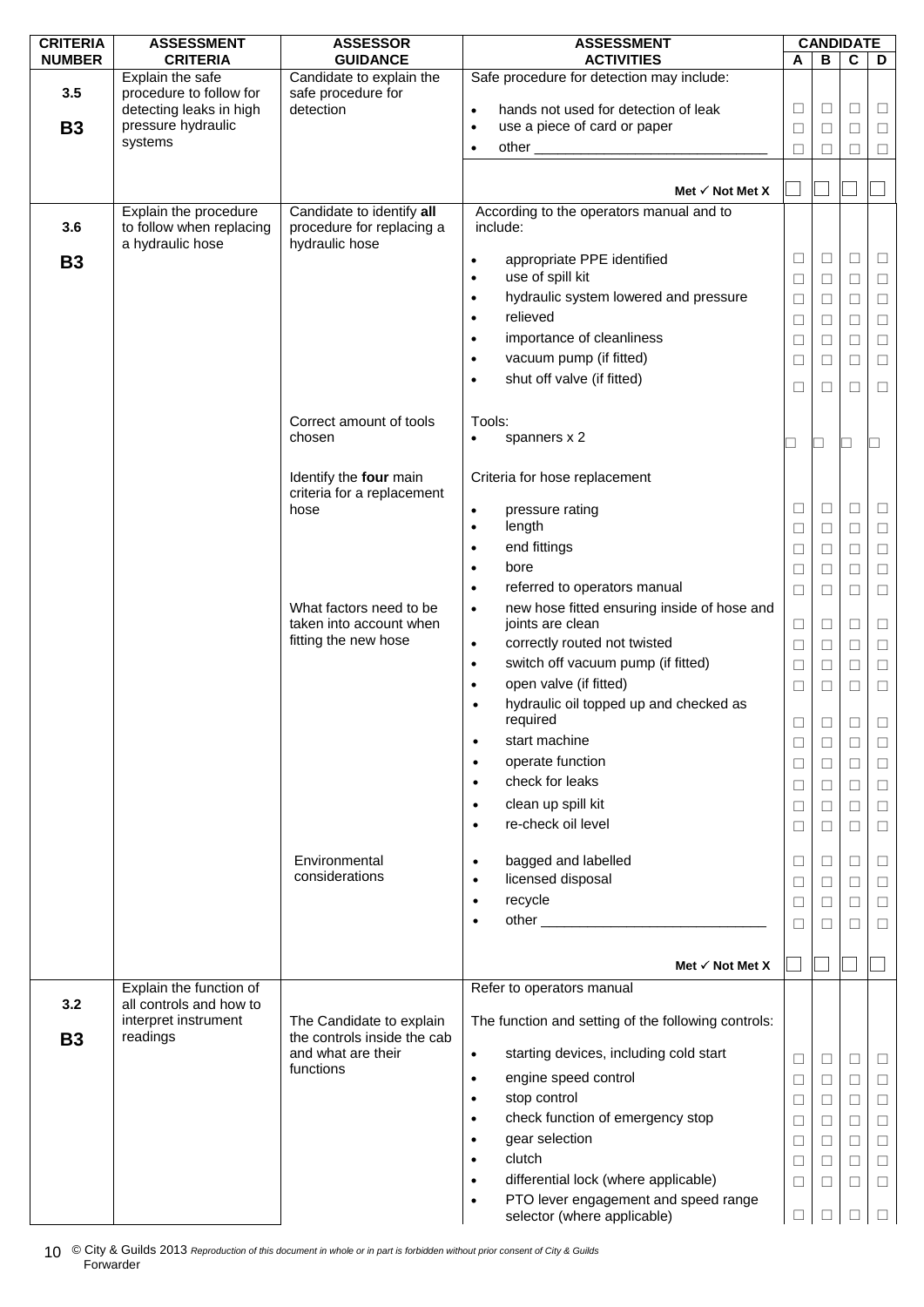| <b>CRITERIA</b> | <b>ASSESSMENT</b>                                  | <b>ASSESSOR</b>                                                             |           | <b>ASSESSMENT</b>                                                                                                                                |        |        | <b>CANDIDATE</b> |        |
|-----------------|----------------------------------------------------|-----------------------------------------------------------------------------|-----------|--------------------------------------------------------------------------------------------------------------------------------------------------|--------|--------|------------------|--------|
| <b>NUMBER</b>   | <b>CRITERIA</b>                                    | <b>GUIDANCE</b>                                                             |           | <b>ACTIVITIES</b>                                                                                                                                | A      | В      | C                | D      |
|                 |                                                    |                                                                             | $\bullet$ | brakes (independent and parking) and                                                                                                             |        |        |                  |        |
| 3.2 cont        |                                                    |                                                                             |           | remote braking device if fitted                                                                                                                  | ⊔      | $\Box$ | □                | □      |
|                 |                                                    |                                                                             | $\bullet$ | hydraulic controls                                                                                                                               | $\Box$ | $\Box$ | $\Box$           | $\Box$ |
|                 |                                                    |                                                                             | $\bullet$ | draft control (as applicable)                                                                                                                    | $\Box$ | $\Box$ | $\Box$           | $\Box$ |
|                 |                                                    |                                                                             | $\bullet$ | position control (as applicable)                                                                                                                 | $\Box$ | $\Box$ | $\Box$           | $\Box$ |
|                 |                                                    |                                                                             | $\bullet$ | other controls provided                                                                                                                          | $\Box$ | $\Box$ | $\Box$           | $\Box$ |
|                 |                                                    |                                                                             | $\bullet$ | external services                                                                                                                                | $\Box$ | $\Box$ | □                | $\Box$ |
|                 |                                                    |                                                                             | $\bullet$ | lights, direction indicators, horn, screen<br>wash/wipe, heating and ventilation controls<br>and any safety warning device (where<br>applicable) | $\Box$ | $\Box$ | $\Box$           | $\Box$ |
|                 |                                                    | State the instruments<br>inside the cab, what are                           | $\bullet$ | tractormeter and associated chart (if<br>applicable)                                                                                             | Ц      | $\Box$ | ⊔                | ⊔      |
|                 |                                                    | they and how should they<br>be interpreted                                  | $\bullet$ | oil pressure gauge (or warning light)                                                                                                            | $\Box$ | $\Box$ | $\Box$           | $\Box$ |
|                 |                                                    |                                                                             | $\bullet$ | battery condition indicator or warning light                                                                                                     | $\Box$ | $\Box$ | □                | □      |
|                 |                                                    |                                                                             | $\bullet$ | other warning lights (as applicable)                                                                                                             | $\Box$ | $\Box$ | $\Box$           | $\Box$ |
|                 |                                                    |                                                                             | $\bullet$ | reversing aid (if applicable)                                                                                                                    | $\Box$ | $\Box$ | $\Box$           | $\Box$ |
|                 |                                                    | What action should be<br>taken in the event of a<br>warning light coming on | $\bullet$ | refer to operators manual                                                                                                                        | □      | $\Box$ | □                | $\Box$ |
|                 |                                                    |                                                                             |           |                                                                                                                                                  |        |        |                  |        |
|                 |                                                    | What action should be                                                       | $\bullet$ | fire fighting system(s) tested (if fitted)                                                                                                       | $\Box$ | $\Box$ | $\Box$           | □      |
|                 |                                                    | taken to maintain/check                                                     | $\bullet$ | fire extinguishers maintained, checked and                                                                                                       |        |        |                  |        |
|                 |                                                    | the fire fighting system is<br>operational                                  |           | in date                                                                                                                                          | $\Box$ | $\Box$ | □                | □      |
|                 |                                                    |                                                                             | $\bullet$ | access and egress points in the event of an<br>emergency                                                                                         | ⊔      | □      | $\Box$           | ⊔      |
|                 |                                                    |                                                                             |           |                                                                                                                                                  |        |        |                  |        |
|                 |                                                    |                                                                             |           | Met $\checkmark$ Not Met X                                                                                                                       |        |        |                  |        |
| 5.4             | Discuss the capabilities<br>and limitations of the | <b>Four limitations</b>                                                     |           | Machine loader limitations may be assessed by                                                                                                    |        |        |                  |        |
|                 | loader when loading and                            |                                                                             | $\bullet$ | loader manufacturers guidance                                                                                                                    | $\Box$ | $\Box$ | $\Box$           | $\Box$ |
| F <sub>5</sub>  | unloading                                          |                                                                             | $\bullet$ | span diagram on loader                                                                                                                           | □      | $\Box$ | $\Box$           | $\Box$ |
|                 |                                                    |                                                                             | $\bullet$ | lifting at short distances                                                                                                                       | $\Box$ | $\Box$ | $\Box$           | $\Box$ |
|                 |                                                    |                                                                             | ٠         | machine stability                                                                                                                                |        | □      | ⊔                | ⊔      |
|                 |                                                    |                                                                             | $\bullet$ | over extending                                                                                                                                   | ⊔      | □      | ⊔                | ⊔      |
|                 |                                                    |                                                                             | $\bullet$ | traction aids/extra weight                                                                                                                       | $\Box$ | $\Box$ | $\Box$           | $\Box$ |
|                 |                                                    |                                                                             | $\bullet$ | other                                                                                                                                            | □      | $\Box$ | П                | □      |
|                 |                                                    | The Candidate to explain<br>the controls of the loader                      |           | The function and setting of the following<br>controls:                                                                                           |        |        |                  |        |
|                 |                                                    |                                                                             | $\bullet$ | engine speed control                                                                                                                             | ⊔      | $\Box$ | $\Box$           | ⊔      |
|                 |                                                    |                                                                             | ٠         | stop control                                                                                                                                     | $\Box$ | $\Box$ | $\Box$           | □      |
|                 |                                                    |                                                                             | $\bullet$ | check function of emergency stop                                                                                                                 | $\Box$ | $\Box$ | □                | □      |
|                 |                                                    |                                                                             | $\bullet$ | PTO lever engagement and speed range                                                                                                             |        |        |                  |        |
|                 |                                                    |                                                                             |           | selector (if applicable)                                                                                                                         | $\Box$ | $\Box$ | □                | □      |
|                 |                                                    |                                                                             | $\bullet$ | oscillating lock and remote braking device                                                                                                       |        |        |                  |        |
|                 |                                                    |                                                                             |           | (if applicable)                                                                                                                                  | □      | $\Box$ | □                | □      |
|                 |                                                    |                                                                             | $\bullet$ | hydraulic control decals                                                                                                                         | $\Box$ | $\Box$ | ⊔                | □      |
|                 |                                                    |                                                                             | $\bullet$ | height restriction devices (if applicable)                                                                                                       | $\Box$ | $\Box$ | $\Box$           | $\Box$ |
|                 |                                                    |                                                                             | $\bullet$ | load monitor (if applicable)                                                                                                                     | $\Box$ | $\Box$ | □                | □      |
|                 |                                                    |                                                                             | $\bullet$ | other controls provided                                                                                                                          | $\Box$ | $\Box$ | $\Box$           | $\Box$ |
|                 |                                                    |                                                                             | $\bullet$ | external services                                                                                                                                | $\Box$ | $\Box$ | □                | $\Box$ |
|                 |                                                    |                                                                             | $\bullet$ | lights, horn and any safety warning device<br>(where applicable)                                                                                 | □      |        |                  | ⊔      |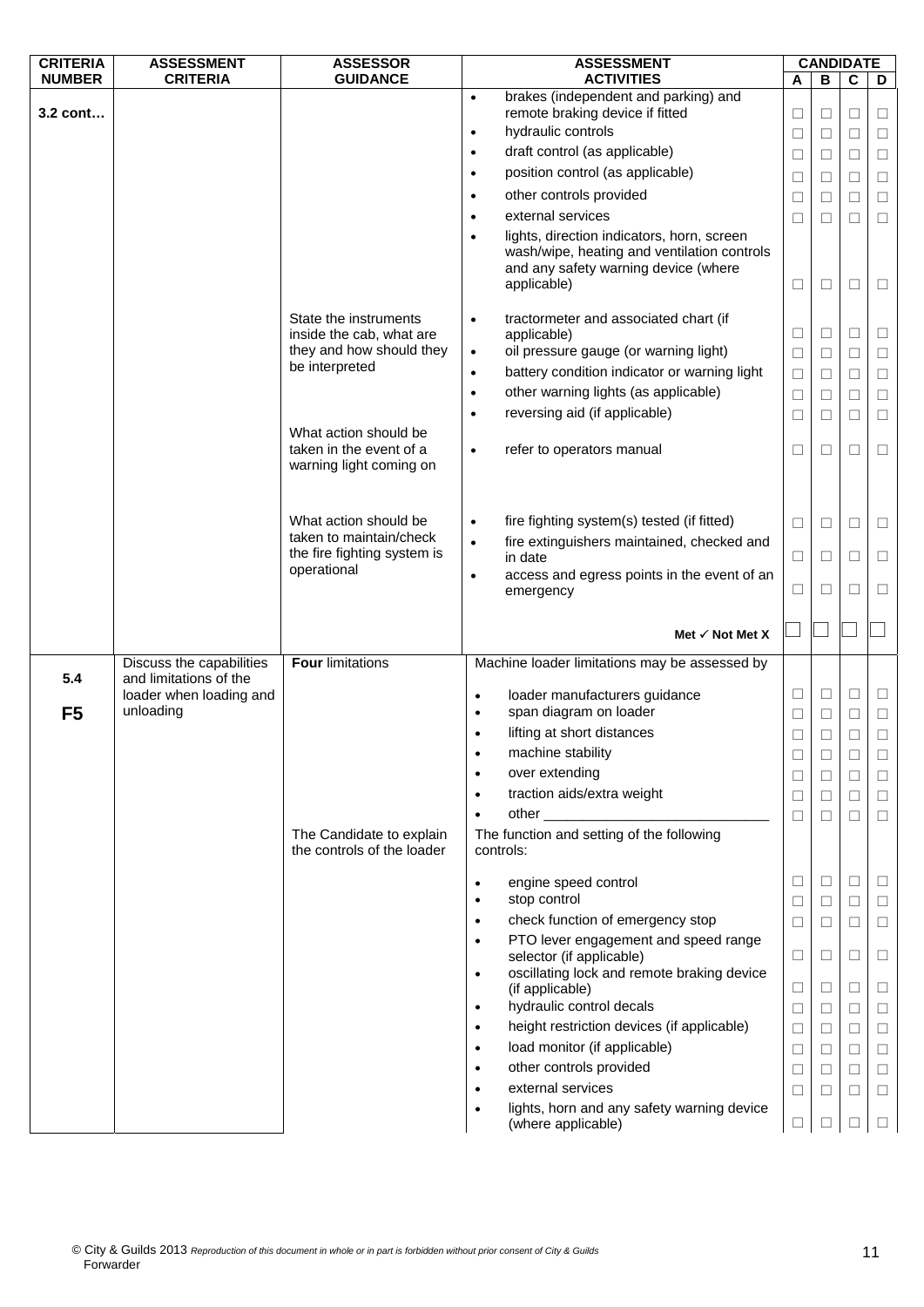| <b>CRITERIA</b>  | <b>ASSESSMENT</b>                    | <b>ASSESSOR</b>                                                                                 | <b>ASSESSMENT</b>                                                                                                                                                                                                                          |                       | <b>CANDIDATE</b>                          |                                 |                                           |
|------------------|--------------------------------------|-------------------------------------------------------------------------------------------------|--------------------------------------------------------------------------------------------------------------------------------------------------------------------------------------------------------------------------------------------|-----------------------|-------------------------------------------|---------------------------------|-------------------------------------------|
| <b>NUMBER</b>    | <b>CRITERIA</b>                      | <b>GUIDANCE</b>                                                                                 | <b>ACTIVITIES</b>                                                                                                                                                                                                                          | A                     | В                                         | C                               | D                                         |
| 5.4 cont         |                                      | State the instruments<br>inside the cab, what are<br>they and how should they<br>be interpreted | oil pressure gauge and oil filter warning<br>$\bullet$<br>lights<br>other warning lights (as applicable)<br>$\bullet$                                                                                                                      | □<br>□                | $\Box$<br>$\Box$                          | $\Box$<br>$\Box$                | $\Box$<br>$\Box$                          |
|                  |                                      | What action should be<br>taken in the event of a<br>warning light coming on                     | refer to operators manual                                                                                                                                                                                                                  | □                     | $\Box$                                    | □                               | $\Box$                                    |
|                  |                                      | What action should be<br>taken to maintain/check                                                | fire fighting system(s) tested (if fitted)<br>$\bullet$                                                                                                                                                                                    | $\Box$                | $\Box$                                    | □                               | $\Box$                                    |
|                  |                                      | the fire fighting system is<br>operational                                                      | fire extinguishers maintained, checked and<br>$\bullet$<br>in date                                                                                                                                                                         | $\Box$                | $\Box$                                    | □                               | □                                         |
|                  |                                      |                                                                                                 | access and egress points in the event of an<br>$\bullet$<br>emergency                                                                                                                                                                      | $\Box$                | $\Box$                                    | □                               | $\Box$                                    |
|                  |                                      |                                                                                                 | Met $\checkmark$ Not Met X                                                                                                                                                                                                                 |                       |                                           |                                 |                                           |
| 2.2<br><b>B2</b> | Carry out safe access<br>and egress  | Assessor to visually<br>observe safe access and<br>egress                                       | Candidates must demonstrate safe access<br>$\bullet$<br>and egress from machine using the hand<br>and foot holds provided and facing into the<br>cab (3 points of contact)                                                                 |                       |                                           |                                 |                                           |
|                  | Describe the correct                 | The Candidate to state                                                                          | Met $\checkmark$ Not Met X<br>Disposal of waste from workplace activities may                                                                                                                                                              |                       |                                           |                                 |                                           |
| 4.6              | methods for disposing<br>of waste    | one method                                                                                      | include:                                                                                                                                                                                                                                   |                       |                                           |                                 |                                           |
| <b>B4</b>        |                                      |                                                                                                 | waste oils placed in approved containers<br>$\bullet$<br>for disposal                                                                                                                                                                      | □                     | $\Box$                                    | $\Box$                          | $\Box$                                    |
|                  |                                      |                                                                                                 | use of designated waste/recycle bins<br>$\bullet$                                                                                                                                                                                          | $\Box$                | $\Box$                                    | $\Box$                          | $\Box$                                    |
|                  |                                      |                                                                                                 | other and the contract of the contract of the contract of the contract of the contract of the contract of the contract of the contract of the contract of the contract of the contract of the contract of the contract of the<br>$\bullet$ | □                     | $\Box$                                    | $\Box$                          | $\Box$                                    |
|                  |                                      |                                                                                                 | Met $\checkmark$ Not Met X                                                                                                                                                                                                                 |                       |                                           |                                 |                                           |
| 4.5              | Describe how<br>environmental damage | Three causes                                                                                    | Environmental damage may be caused by:                                                                                                                                                                                                     |                       |                                           |                                 |                                           |
|                  | can be caused and<br>minimised       |                                                                                                 | incorrect storage of fuel and oil<br>$\bullet$                                                                                                                                                                                             | ⊔                     | $\Box$                                    | $\Box$                          | ⊔                                         |
| <b>B4</b>        |                                      |                                                                                                 | defective machinery<br>$\bullet$                                                                                                                                                                                                           | $\Box$                | $\Box$                                    | $\Box$                          | $\Box$                                    |
|                  |                                      |                                                                                                 | poor work practice                                                                                                                                                                                                                         | $\Box$                | $\Box$                                    | □                               | $\Box$                                    |
|                  |                                      |                                                                                                 | oil and fuel spillages                                                                                                                                                                                                                     | $\mathbf{L}$          | П                                         | П                               | $\Box$                                    |
|                  |                                      |                                                                                                 | other experience and the contract of the contract of the contract of the contract of the contract of the contract of the contract of the contract of the contract of the contract of the contract of the contract of the contr             | ⊔                     |                                           | ⊔                               | ⊔                                         |
|                  |                                      | Three preventions                                                                               | Environmental damage may be prevented by:                                                                                                                                                                                                  |                       |                                           |                                 |                                           |
|                  |                                      |                                                                                                 | following principals of industry good<br>$\bullet$<br>practice<br>good housekeeping<br>$\bullet$<br>appropriately trained operators<br>$\bullet$<br>spill kits are available<br>$\bullet$                                                  | ⊔<br>□<br>□<br>⊔<br>П | $\Box$<br>$\Box$<br>$\Box$<br>$\Box$<br>П | □<br>$\Box$<br>$\Box$<br>□<br>⊔ | $\Box$<br>$\Box$<br>$\Box$<br>$\Box$<br>⊔ |
|                  |                                      |                                                                                                 | Met $\checkmark$ Not Met X                                                                                                                                                                                                                 |                       |                                           |                                 |                                           |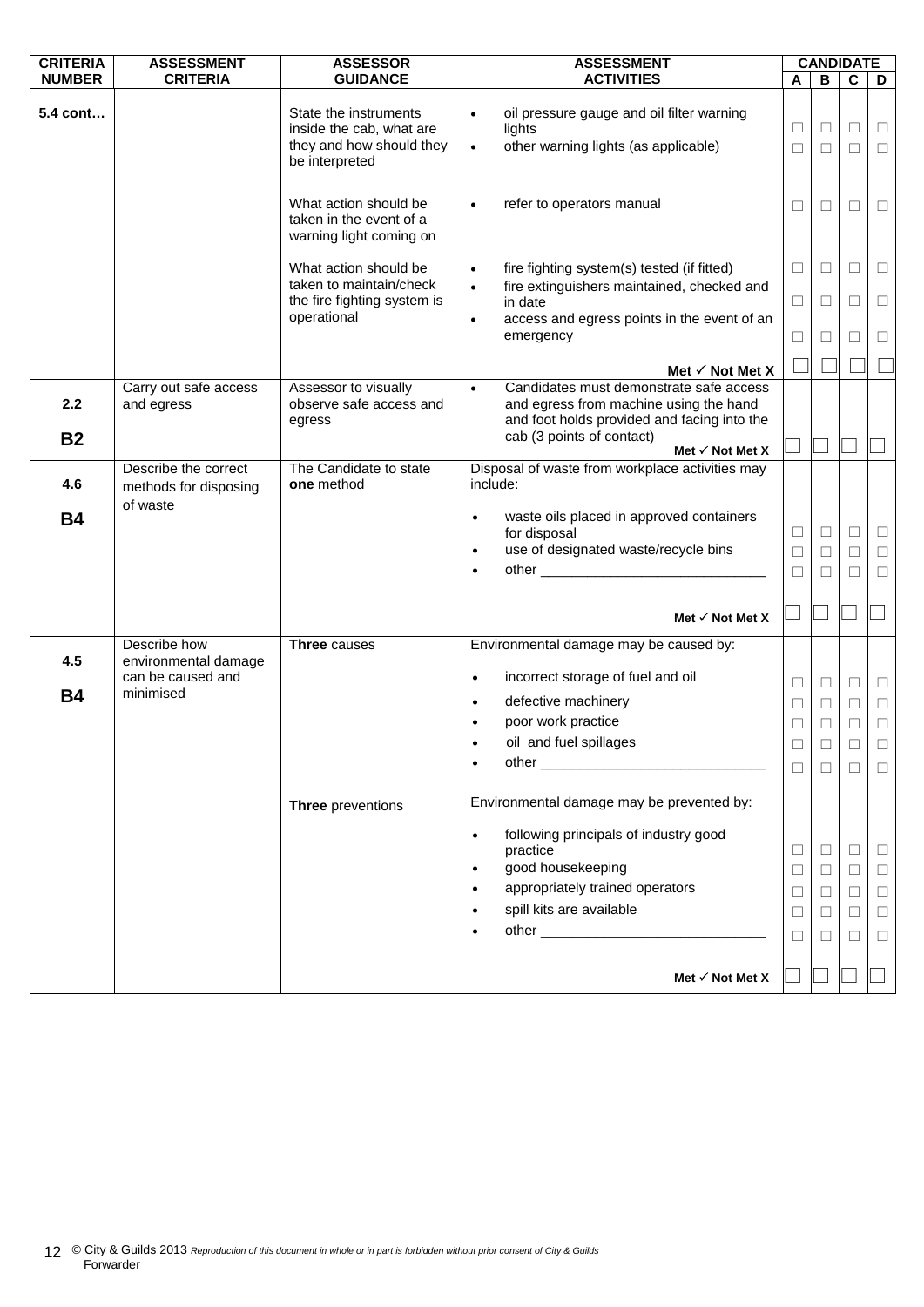| <b>CRITERIA</b>       | <b>ASSESSMENT</b>                                                        | <b>ASSESSOR</b>                        | <b>ASSESSMENT</b>                                                                                             |                            |                            | <b>CANDIDATE</b>           |                            |
|-----------------------|--------------------------------------------------------------------------|----------------------------------------|---------------------------------------------------------------------------------------------------------------|----------------------------|----------------------------|----------------------------|----------------------------|
| <b>NUMBER</b>         | <b>CRITERIA</b><br>State the implications of                             | <b>GUIDANCE</b><br>Describe factors to | <b>ACTIVITIES</b><br>Route planning may be achieved by assessing:                                             | A                          | $\overline{B}$             | $\overline{c}$             | D                          |
| 5.2<br>F <sub>5</sub> | terrain, ground<br>conditions, season,<br>weather and tree               | consider when route<br>planning        | Terrain                                                                                                       |                            |                            |                            |                            |
|                       | condition on planning<br>access routes and<br>driving the machine        | One example from each                  | roughness, slope<br>$\bullet$<br>$\bullet$                                                                    | $\Box$<br>$\Box$           | $\Box$<br>$\Box$           | $\Box$<br>$\Box$           | $\Box$<br>$\Box$           |
|                       |                                                                          |                                        | Ground conditions                                                                                             |                            |                            |                            |                            |
|                       |                                                                          |                                        | load to match ground conditions (ground<br>$\bullet$<br>bearing capacity)<br>$\bullet$                        | $\Box$<br>$\Box$           | $\Box$<br>$\Box$           | $\Box$<br>$\Box$           | $\Box$<br>$\Box$           |
|                       |                                                                          |                                        | Seasonal                                                                                                      |                            |                            |                            |                            |
|                       |                                                                          |                                        |                                                                                                               | $\Box$                     |                            | $\Box$                     |                            |
|                       |                                                                          |                                        | winter, summer<br>$\bullet$<br>$\bullet$                                                                      | $\Box$                     | $\Box$<br>$\Box$           | $\Box$                     | $\Box$<br>$\Box$           |
|                       |                                                                          |                                        | Tree species                                                                                                  |                            |                            |                            |                            |
|                       |                                                                          |                                        | transport of brash from worked racks<br>$\bullet$<br>tree species relevant to brash availability<br>$\bullet$ | $\Box$<br>$\Box$           | $\Box$<br>$\Box$           | $\Box$<br>$\Box$           | $\Box$<br>$\Box$           |
|                       |                                                                          |                                        | $\bullet$                                                                                                     | $\Box$                     | $\Box$                     | $\Box$                     | $\Box$                     |
|                       |                                                                          |                                        | Met $\checkmark$ Not Met X                                                                                    | $\Box$                     |                            |                            |                            |
| 4.1                   | State the safety<br>requirements, routine                                | <b>All required</b>                    | Level ground                                                                                                  |                            |                            |                            |                            |
| <b>B3</b>             | and functional checks<br>required for machine<br>and operator protection |                                        | all fluid levels can be accurately checked<br>$\bullet$<br>$\bullet$                                          | $\Box$<br>$\Box$           | $\Box$<br>$\Box$           | $\Box$<br>$\Box$           | $\Box$<br>$\Box$           |
| F <sub>4</sub>        |                                                                          |                                        | <b>Machine Services</b>                                                                                       |                            |                            |                            |                            |
|                       |                                                                          |                                        | security<br>$\bullet$<br>unauthorised third party operation<br>$\bullet$                                      | $\Box$<br>$\Box$<br>$\Box$ | $\Box$<br>$\Box$<br>$\Box$ | $\Box$<br>$\Box$<br>$\Box$ | $\Box$<br>$\Box$<br>$\Box$ |
|                       |                                                                          |                                        | Cleanliness                                                                                                   |                            |                            |                            |                            |
|                       |                                                                          |                                        | personal contamination<br>system contamination                                                                | ⊔<br>$\Box$                | $\Box$<br>$\Box$<br>$\Box$ | Ц<br>$\Box$<br>$\Box$      | $\Box$<br>$\Box$<br>$\Box$ |
|                       |                                                                          |                                        | Adjustment                                                                                                    |                            |                            |                            |                            |
|                       |                                                                          |                                        | ergonomics<br>visibility<br>$\bullet$                                                                         | □<br>$\Box$                | $\Box$<br>$\Box$           | $\Box$<br>$\Box$           | $\Box$<br>$\Box$           |
|                       |                                                                          |                                        |                                                                                                               | □                          | $\Box$                     | $\Box$                     | $\Box$                     |
|                       |                                                                          |                                        | <b>Restraint systems</b>                                                                                      |                            |                            |                            |                            |
|                       |                                                                          |                                        | personal safety<br>$\bullet$                                                                                  | $\Box$                     | $\Box$                     | $\Box$                     | $\Box$                     |
|                       |                                                                          |                                        | <b>HSE</b> requirement<br>$\bullet$                                                                           | $\Box$<br>$\Box$           | $\Box$<br>$\Box$           | $\Box$<br>$\Box$           | $\Box$<br>$\Box$           |
|                       |                                                                          |                                        | Operator protection systems                                                                                   |                            |                            |                            |                            |
|                       |                                                                          |                                        | roll over protective structure (ROPS)<br>$\bullet$                                                            | $\Box$                     | $\Box$                     | $\Box$                     | $\Box$                     |
|                       |                                                                          |                                        | falling object protective structure FOPS)<br>$\bullet$<br>operator protection structure (OPS)<br>$\bullet$    | $\Box$<br>$\Box$           | $\Box$<br>$\Box$           | $\Box$<br>$\Box$           | $\Box$<br>$\Box$           |
|                       |                                                                          |                                        | $\bullet$                                                                                                     | $\Box$                     | $\Box$                     | □                          | $\Box$                     |
|                       |                                                                          |                                        | Access and Egress                                                                                             |                            |                            |                            |                            |
|                       |                                                                          |                                        | operator safety<br>$\bullet$<br><b>PUWER</b><br>$\bullet$                                                     | □<br>□                     | $\Box$<br>⊔                | $\Box$<br>$\Box$           | $\Box$<br>ш                |
|                       |                                                                          |                                        | $\bullet$                                                                                                     |                            |                            |                            |                            |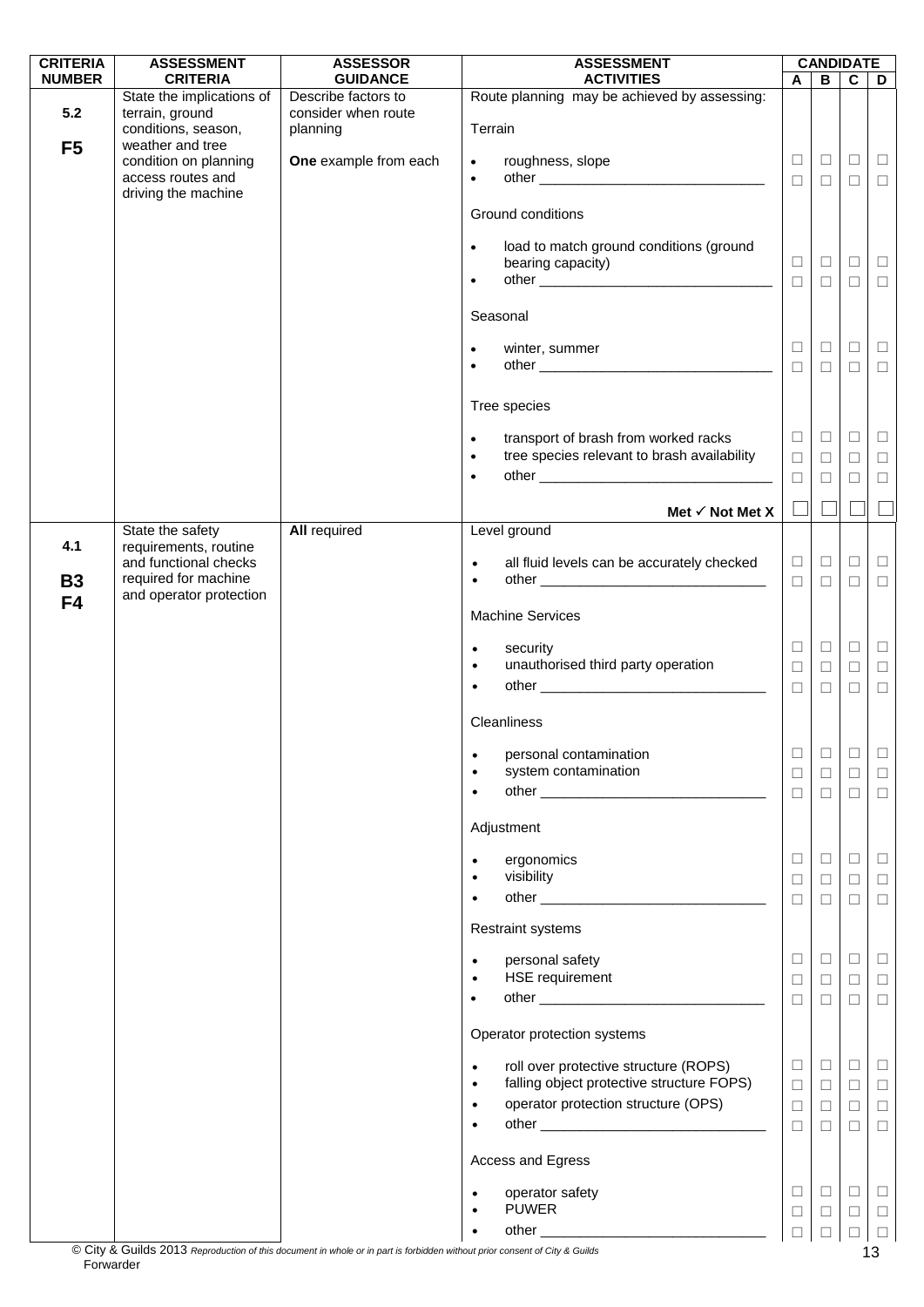| <b>CRITERIA</b>             | <b>ASSESSMENT</b>                                                  | <b>ASSESSOR</b>                              | <b>ASSESSMENT</b>                                                                                                                                                                                                    |                                                |                                                | <b>CANDIDATE</b>                               |                                                |
|-----------------------------|--------------------------------------------------------------------|----------------------------------------------|----------------------------------------------------------------------------------------------------------------------------------------------------------------------------------------------------------------------|------------------------------------------------|------------------------------------------------|------------------------------------------------|------------------------------------------------|
| <b>NUMBER</b>               | <b>CRITERIA</b>                                                    | <b>GUIDANCE</b>                              | <b>ACTIVITIES</b>                                                                                                                                                                                                    | A                                              | B                                              | $\overline{c}$                                 | D                                              |
| 4.1 cont                    |                                                                    |                                              | <b>Either</b><br>Wheeled                                                                                                                                                                                             |                                                |                                                |                                                |                                                |
|                             |                                                                    |                                              | Tyre pressure and ballast<br>tyre dealers recommendations<br>$\bullet$<br>operators handbook<br>$\bullet$<br>stability<br>$\bullet$<br>traction aids<br>$\bullet$<br>band tracks of chains<br>$\bullet$<br>$\bullet$ | $\Box$<br>$\Box$<br>$\Box$<br>$\Box$<br>$\Box$ | $\Box$<br>$\Box$<br>$\Box$<br>$\Box$<br>$\Box$ | $\Box$<br>$\Box$<br>$\Box$<br>$\Box$<br>$\Box$ | $\Box$<br>$\Box$<br>$\Box$<br>$\Box$<br>$\Box$ |
|                             |                                                                    |                                              | Wheel nuts                                                                                                                                                                                                           | $\Box$                                         | $\Box$                                         | $\Box$                                         | $\Box$                                         |
|                             |                                                                    |                                              | visually<br>$\bullet$<br>torque wrench<br>$\bullet$<br>operators handbook<br>$\bullet$                                                                                                                               | $\Box$<br>$\Box$<br>□                          | $\Box$<br>$\Box$<br>□                          | $\Box$<br>$\Box$<br>□                          | $\Box$<br>$\Box$<br>$\Box$                     |
|                             |                                                                    |                                              | <b>OR</b><br><b>Tracked</b><br><b>Track Drive Train</b>                                                                                                                                                              |                                                |                                                |                                                |                                                |
|                             |                                                                    |                                              | track will come off<br>$\bullet$<br>track will break<br>$\bullet$<br>lack of traction<br>$\bullet$<br>premature wear<br>$\bullet$<br>long term damage<br>$\bullet$                                                   | $\Box$<br>$\Box$<br>$\Box$<br>$\Box$<br>$\Box$ | $\Box$<br>$\Box$<br>$\Box$<br>$\Box$<br>$\Box$ | $\Box$<br>$\Box$<br>$\Box$<br>$\Box$<br>□      | $\Box$<br>$\Box$<br>$\Box$<br>$\Box$<br>$\Box$ |
|                             |                                                                    |                                              | $\bullet$<br>Tension criteria<br>according to manufacturers<br>$\bullet$                                                                                                                                             | $\Box$                                         | $\Box$                                         | □                                              | $\Box$                                         |
|                             |                                                                    |                                              | recommendations                                                                                                                                                                                                      | $\Box$<br>$\Box$                               | $\Box$<br>$\Box$                               | $\Box$<br>$\Box$                               | $\Box$<br>$\Box$                               |
|                             |                                                                    | Environmental<br>considerations              | waste bagged and labelled<br>licensed disposal<br>$\bullet$<br>recycle<br>$\bullet$<br>$\bullet$<br>Met $\checkmark$ Not Met X<br>$\bullet$                                                                          | $\Box$<br>$\Box$<br>$\Box$                     | $\Box   \Box$<br>$\Box$<br>$\Box$<br>$\Box$    | $\Box$<br>$\Box$<br>$\Box$<br>$\Box$           | $\Box$<br>$\Box$<br>$\Box$<br>$\Box$           |
| 3.7/5.1                     | Describe safe driving<br>techniques that should<br>be used on site | All relevant to the<br>machine               |                                                                                                                                                                                                                      |                                                |                                                |                                                |                                                |
| <b>B3</b><br>F <sub>5</sub> |                                                                    | The dangers of driving at<br>high speed      | The dangers of driving at high speed<br>stability<br>$\bullet$<br>stopping distance<br>$\bullet$<br>$\bullet$                                                                                                        | $\Box$<br>$\Box$<br>$\Box$                     | $\Box$<br>$\Box$<br>$\Box$                     | $\Box$<br>$\Box$<br>$\Box$                     | $\Box$<br>$\Box$<br>$\Box$                     |
|                             |                                                                    | The benefits of wide<br>wheel track settings | The benefits of wide wheel track settings<br>stability<br>$\bullet$<br>$\bullet$                                                                                                                                     | $\Box$<br>$\Box$                               | $\Box$<br>$\Box$                               | $\Box$<br>$\Box$                               | $\Box$<br>$\Box$                               |
|                             |                                                                    | Up and down hill                             | Up and down hill<br>straight<br>load distribution                                                                                                                                                                    | $\Box$<br>$\Box$                               | $\Box$<br>$\Box$                               | $\Box$<br>$\Box$                               | $\Box$<br>$\Box$                               |
|                             |                                                                    |                                              |                                                                                                                                                                                                                      |                                                |                                                |                                                |                                                |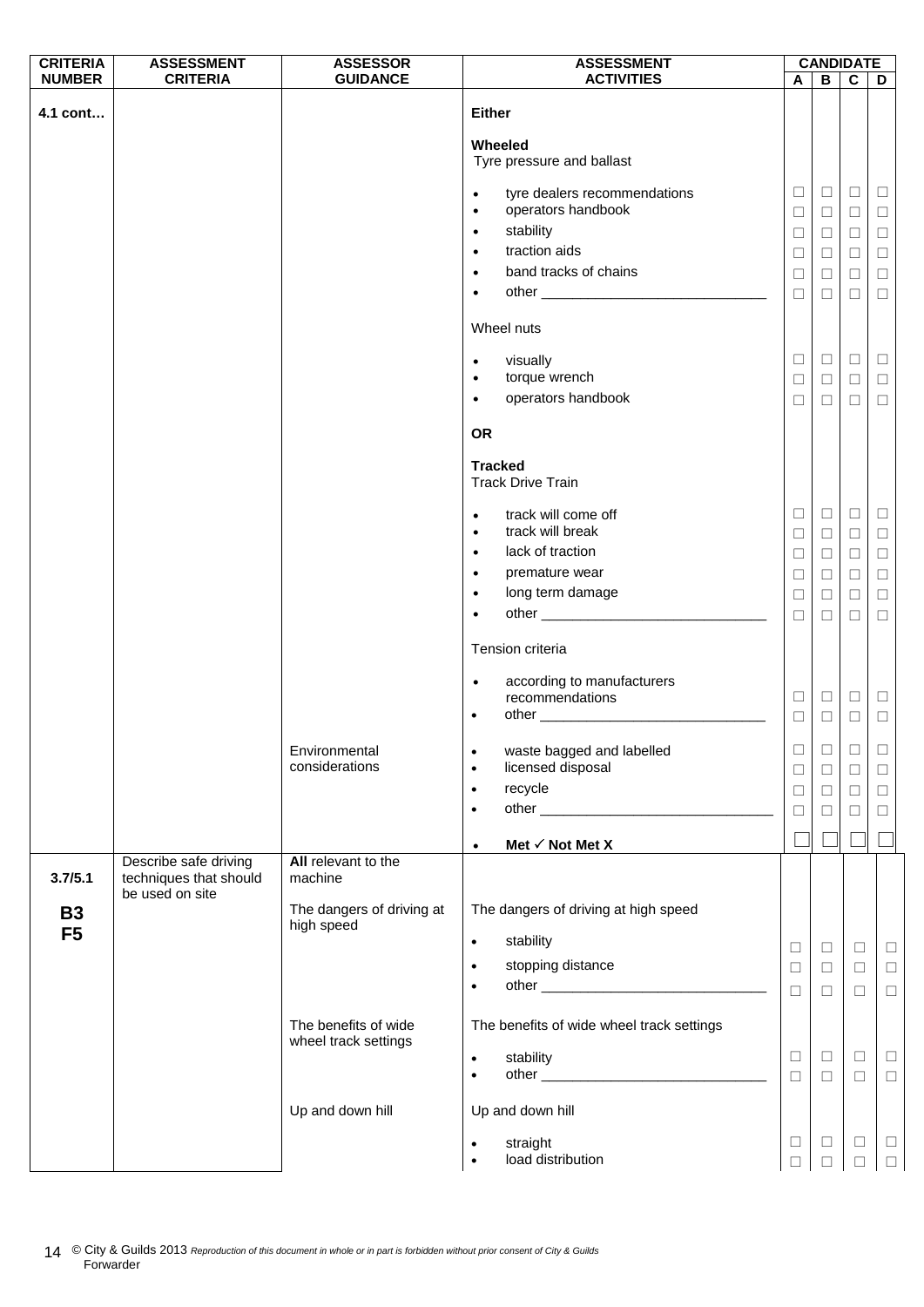| <b>CRITERIA</b> | <b>ASSESSMENT</b> | <b>ASSESSOR</b>                                                | <b>ASSESSMENT</b>                                                                                     | <b>CANDIDATE</b> |                  |                  |                  |
|-----------------|-------------------|----------------------------------------------------------------|-------------------------------------------------------------------------------------------------------|------------------|------------------|------------------|------------------|
| <b>NUMBER</b>   | <b>CRITERIA</b>   | <b>GUIDANCE</b>                                                | <b>ACTIVITIES</b>                                                                                     | A                | B                | $\mathbf c$      | D                |
| 3.7/5.1         |                   | Across a slope                                                 | Across a slope                                                                                        |                  |                  |                  |                  |
|                 |                   |                                                                | avoid if possible<br>$\bullet$                                                                        | $\Box$           | $\Box$           | $\Box$           | $\Box$           |
|                 |                   |                                                                | direction of turn up hill (rigid), downhill<br>$\bullet$<br>(articulated), tracked machine (specific) | $\Box$           | $\Box$           | $\Box$           | $\Box$           |
|                 |                   |                                                                | weight distribution<br>$\bullet$                                                                      | $\Box$           | □                | $\Box$           | $\Box$           |
|                 |                   |                                                                | route construction<br>$\bullet$                                                                       | $\Box$           | $\Box$           | $\Box$           | $\Box$           |
|                 |                   |                                                                | avoid obstacles<br>$\bullet$                                                                          | $\Box$           | $\Box$           | $\Box$           | $\Box$           |
|                 |                   | Over rough ground                                              | Over rough ground                                                                                     |                  |                  |                  |                  |
|                 |                   |                                                                | speed<br>٠                                                                                            | $\Box$           | $\Box$           | $\Box$           | Ц                |
|                 |                   |                                                                | stability                                                                                             | $\Box$           | $\Box$           | $\Box$           | $\Box$           |
|                 |                   |                                                                | weight distribution<br>٠                                                                              | $\Box$           | □                | $\Box$           | □                |
|                 |                   | When driving with heavily<br>loaded trailers and<br>implements | When driving with heavily loaded trailers and<br>implements                                           |                  |                  |                  |                  |
|                 |                   |                                                                | speed<br>٠<br>stability<br>$\bullet$                                                                  | □                | □                | $\Box$           | ⊔                |
|                 |                   |                                                                | weight distribution<br>$\bullet$                                                                      | $\Box$           | □                | $\Box$           | $\Box$           |
|                 |                   |                                                                | route planning<br>٠                                                                                   | □<br>$\Box$      | Ш<br>□           | $\Box$<br>$\Box$ | □<br>$\Box$      |
|                 |                   | Change of centre of                                            | Change of centre of gravity when turning                                                              |                  |                  |                  |                  |
|                 |                   | gravity when turning                                           | stability<br>$\bullet$                                                                                | $\Box$           | □                | $\Box$           | ⊔                |
|                 |                   |                                                                | Importance of loader position and machine<br>stability                                                |                  |                  |                  |                  |
|                 |                   | Three of each                                                  | Loader position                                                                                       |                  |                  |                  |                  |
|                 |                   |                                                                | maintain the centre of gravity<br>$\bullet$<br>over reaching<br>٠                                     | $\Box$<br>$\Box$ | $\Box$<br>$\Box$ | $\Box$<br>$\Box$ | $\Box$<br>$\Box$ |
|                 |                   |                                                                | over loading<br>$\bullet$                                                                             | $\Box$           | $\Box$           | $\Box$           | $\Box$           |
|                 |                   |                                                                | slope/steep ground<br>$\bullet$                                                                       | $\Box$           | $\Box$           | $\Box$           | $\Box$           |
|                 |                   |                                                                | loader parking position                                                                               | □                | Ш                |                  | □                |
|                 |                   |                                                                | Machine stability                                                                                     |                  |                  |                  |                  |
|                 |                   |                                                                | use of legs (if fitted)<br>$\bullet$                                                                  | $\Box$           | □                | $\Box$           | $\Box$           |
|                 |                   |                                                                | oscillation lock<br>$\bullet$                                                                         | $\Box$           | $\Box$           | $\Box$           | $\Box$           |
|                 |                   |                                                                | ballast of tyres/traction aids<br>$\bullet$<br>ground condition<br>$\bullet$                          | $\Box$<br>□      | $\Box$<br>$\Box$ | $\Box$<br>□      | $\Box$<br>$\Box$ |
|                 |                   |                                                                |                                                                                                       |                  |                  |                  |                  |
|                 |                   | Four methods                                                   | Safe driving techniques may be applied by                                                             |                  |                  |                  |                  |
|                 |                   |                                                                | correct gear selection and engine speed<br>$\bullet$<br>route selection and planning                  | $\Box$           | $\Box$           | $\Box$           | $\Box$           |
|                 |                   |                                                                | $\bullet$<br>patching and brash matt repair<br>$\bullet$                                              | $\Box$<br>$\Box$ | $\Box$<br>$\Box$ | □<br>$\Box$      | □<br>$\Box$      |
|                 |                   |                                                                | appropriate use of difflock (if applicable)<br>$\bullet$                                              | $\Box$           | $\Box$           | П                | □                |
|                 |                   |                                                                | appropriate use of traction aids (if<br>$\bullet$                                                     |                  |                  |                  |                  |
|                 |                   |                                                                | applicable)                                                                                           | $\Box$           | $\Box$           | □                | □                |
|                 |                   |                                                                | appropriate use of steering drawbar (if<br>$\bullet$<br>applicable)                                   | $\Box$           | $\Box$           | $\Box$           | $\Box$           |
|                 |                   |                                                                | avoid standing crop<br>$\bullet$                                                                      | $\Box$           | $\Box$           | $\Box$           | $\Box$           |
|                 |                   |                                                                | avoid overloading<br>$\bullet$                                                                        | $\Box$           | $\Box$           | $\Box$           | $\Box$           |
|                 |                   |                                                                | load to match ground conditions<br>$\bullet$                                                          | $\Box$           | $\Box$           | $\Box$           | $\Box$           |
|                 |                   |                                                                | $\bullet$                                                                                             | $\Box$           | $\Box$           | □                | $\Box$           |
|                 |                   |                                                                |                                                                                                       |                  |                  |                  |                  |
|                 |                   |                                                                | Met √ Not Met X                                                                                       |                  |                  |                  |                  |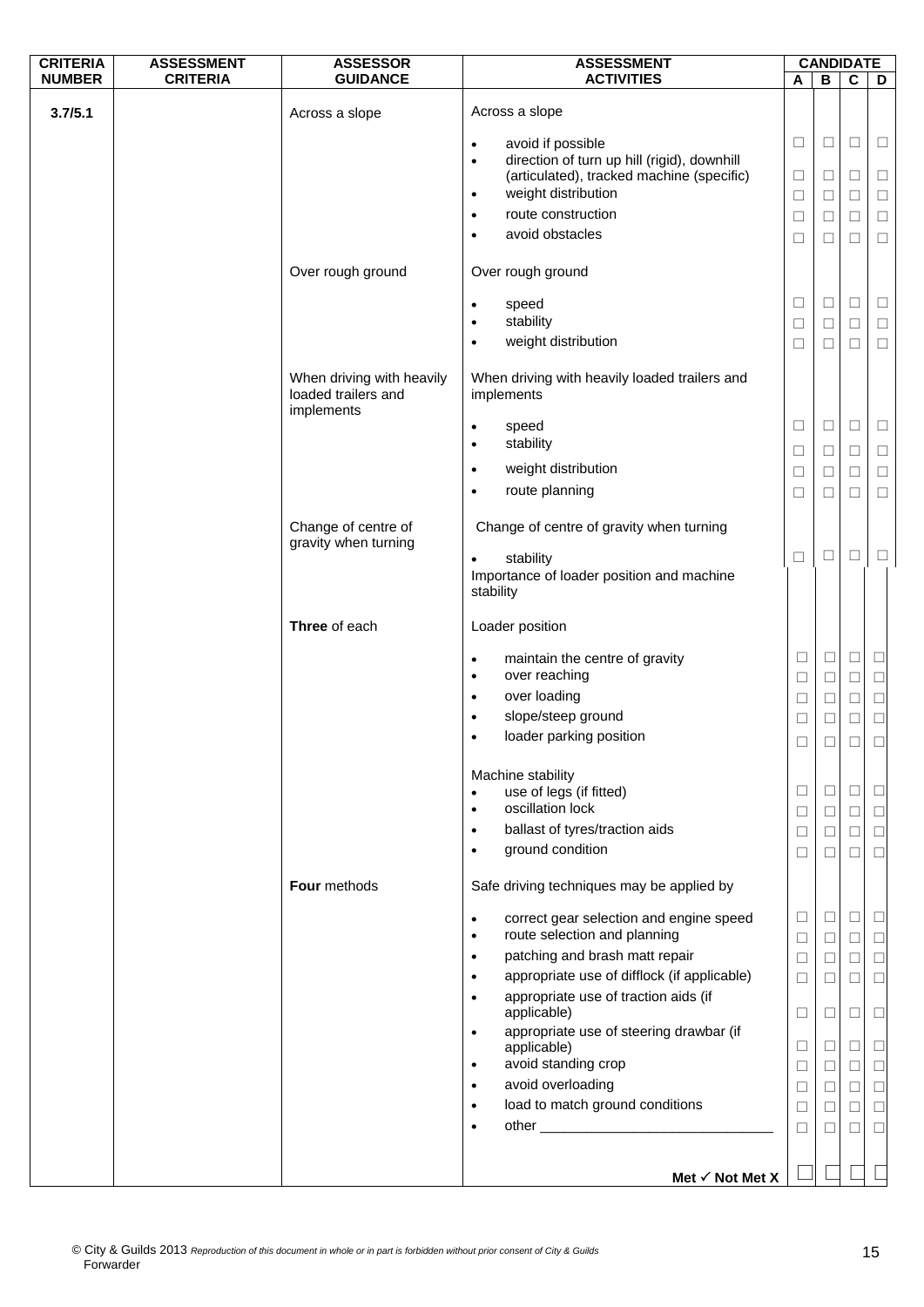| <b>CRITERIA</b> | <b>ASSESSMENT</b>                             | <b>ASSESSOR</b>                                   | <b>ASSESSMENT</b>                                                 |        | <b>CANDIDATE</b> |             |        |
|-----------------|-----------------------------------------------|---------------------------------------------------|-------------------------------------------------------------------|--------|------------------|-------------|--------|
| <b>NUMBER</b>   | <b>CRITERIA</b>                               | <b>GUIDANCE</b>                                   | <b>ACTIVITIES</b>                                                 | A      | B                | $\mathbf c$ | D      |
| 2.3             | Carry out the operation<br>on site in a safe, | Assessor to observe the<br>candidate carrying out | Start engine                                                      |        |                  |             |        |
|                 | effective and efficient                       | correct starting techniques                       | isolator switch engaged<br>$\bullet$                              | $\Box$ | $\Box$           | □           | $\Box$ |
| <b>B2</b>       | way                                           | in accordance to                                  | parking brake applied<br>$\bullet$                                | □      | □                | □           | $\Box$ |
|                 |                                               | manufacturers                                     | gears in neutral<br>$\bullet$                                     | $\Box$ | □                | $\Box$      | $\Box$ |
| 2.2             | Drive the machine on                          | recommendations                                   | clutch pedal depressed (if applicable)<br>$\bullet$               | $\Box$ | □                | $\Box$      | $\Box$ |
|                 | site in a safe and                            |                                                   | PTO disengaged (if applicable)<br>$\bullet$                       | □      | □                | □           | $\Box$ |
| F <sub>2</sub>  | effective way                                 |                                                   | hydraulic services in neutral (if applicable)<br>$\bullet$        | $\Box$ | $\Box$           | □           | $\Box$ |
|                 |                                               |                                                   | start<br>$\bullet$                                                | $\Box$ | П                | П           | $\Box$ |
|                 |                                               |                                                   |                                                                   |        |                  |             |        |
| &               | Manoeuvre the machine                         | Assessor to observe the                           | Candidate to drive machine:                                       |        |                  |             |        |
|                 | on site in a safe and                         | candidate drive the<br>machine turning left and   | safe access<br>$\bullet$                                          | □      | $\Box$           | □           | □      |
| 2.3             | effective way                                 | right, reverse, park, switch                      | start in accordance with manufacturers<br>$\bullet$               |        |                  |             |        |
|                 |                                               | off and exit                                      | recommendations                                                   | $\Box$ | □                | □           | $\Box$ |
|                 |                                               |                                                   | appropriate gear selection<br>$\bullet$                           | □      | □                | □           | $\Box$ |
| F <sub>2</sub>  |                                               |                                                   | smoothness of take off<br>$\bullet$                               | $\Box$ | $\Box$           | □           | $\Box$ |
|                 |                                               |                                                   | drive in a straight line<br>$\bullet$                             |        |                  | □           | $\Box$ |
|                 |                                               |                                                   | left and right turn<br>$\bullet$                                  | Ш      | □                |             |        |
|                 |                                               |                                                   |                                                                   | $\Box$ | $\Box$           | □           | $\Box$ |
|                 |                                               |                                                   | reverse (if applicable)<br>$\bullet$                              | $\Box$ | □                | □           | $\Box$ |
|                 |                                               |                                                   | appropriate speed for conditions<br>$\bullet$                     | □      | П                | □           | $\Box$ |
|                 |                                               |                                                   | appropriate use of brakes<br>$\bullet$                            | $\Box$ | $\Box$           | $\Box$      | $\Box$ |
|                 |                                               |                                                   | safe position on site chosen<br>$\bullet$                         | $\Box$ | □                | П           | $\Box$ |
|                 |                                               |                                                   | controls and attachments in neutral and<br>$\bullet$              |        |                  |             |        |
|                 |                                               |                                                   | lowered to the ground                                             | □      | П                | □           | $\Box$ |
|                 |                                               |                                                   | parking brake applied and effective<br>$\bullet$                  | $\Box$ | $\Box$           | □           | $\Box$ |
|                 |                                               |                                                   | safe egress<br>$\bullet$                                          | □      | □                | $\Box$      | $\Box$ |
|                 |                                               |                                                   | Stop engine                                                       |        |                  |             |        |
|                 |                                               | Assessor to visually<br>observe the candidate     |                                                                   |        |                  |             |        |
|                 |                                               | carrying out correct                              | allow engine to idle<br>$\bullet$                                 | □      | □                | П           | $\Box$ |
|                 |                                               | shutting down techniques                          | lower and disengage hydraulic services<br>$\bullet$<br>and PTO    |        | П                | □           | $\Box$ |
|                 |                                               | in accordance to                                  | gears in neutral and parking brake applied                        | □      |                  |             |        |
|                 |                                               | manufacturers                                     | $\bullet$<br>shut down electrical services/computer               | $\Box$ | □                | $\Box$      | $\Box$ |
|                 |                                               | recommendations                                   | $\bullet$                                                         | $\Box$ | $\Box$           | $\Box$      | $\Box$ |
|                 |                                               |                                                   | disengage ignition and remove key                                 | $\Box$ | □                | □           | $\Box$ |
|                 |                                               |                                                   | disengage and remove isolator switch                              | □      | $\Box$           |             |        |
|                 |                                               |                                                   | Met $\checkmark$ Not Met X                                        |        |                  |             |        |
|                 | Describe how to                               |                                                   | Explain grading process                                           |        |                  |             |        |
| 5.6             | segregate and grade                           |                                                   |                                                                   |        |                  |             |        |
|                 | produce to meet                               |                                                   | products stacked appropriate to log<br>$\bullet$<br>specification | $\Box$ | $\Box$           | $\Box$      | $\Box$ |
| F <sub>5</sub>  | required specification                        |                                                   | planning of loading in relation to stacks at<br>$\bullet$         |        |                  |             |        |
|                 |                                               |                                                   | road side                                                         | $\Box$ | □                | $\Box$      | $\Box$ |
|                 |                                               |                                                   | $\bullet$                                                         | □      | П                | □           | $\Box$ |
|                 |                                               |                                                   |                                                                   |        |                  |             |        |
|                 |                                               |                                                   | Met $\checkmark$ Not Met X                                        |        |                  |             |        |
|                 | Use machine to                                |                                                   | All activities must be completed in a way which                   |        |                  |             |        |
| 3.1             | load/feed wood                                |                                                   | protects the operator and those around them.                      |        |                  |             |        |
|                 | products                                      | Two loads extracted to                            | Operator to load/unload both shortwood and                        |        |                  |             |        |
| F <sub>3</sub>  |                                               | landing one of sawlogs                            | logs:                                                             |        |                  |             |        |
|                 |                                               | and one load of shortwood                         |                                                                   |        |                  |             |        |
|                 |                                               |                                                   | safely and efficiently<br>$\bullet$                               | $\Box$ | $\Box$           | $\Box$      | □      |
|                 |                                               |                                                   | grapple completely encloses product/s<br>$\bullet$                | $\Box$ | $\Box$           | $\Box$      | $\Box$ |
|                 |                                               |                                                   | grapple parked when moving<br>$\bullet$                           | □      | □                | $\Box$      | $\Box$ |
|                 |                                               |                                                   | load and unload when stationary<br>$\bullet$                      | $\Box$ | □                | $\Box$      | $\Box$ |
|                 |                                               |                                                   | load to capacity<br>$\bullet$                                     | $\Box$ | □                | $\Box$      | $\Box$ |
|                 |                                               |                                                   | headboard adjusted to load height<br>$\bullet$                    | $\Box$ | □                | $\Box$      | $\Box$ |
|                 |                                               |                                                   | load constructed to maintain stability and                        |        |                  |             |        |
|                 |                                               |                                                   | visibility                                                        | $\Box$ | □                | $\Box$      | $\Box$ |
|                 |                                               |                                                   | timber aligned using headboard and ground<br>$\bullet$            |        |                  |             |        |
|                 |                                               |                                                   | or banging plate                                                  | □      | П                | □           | □      |
|                 |                                               |                                                   | Met $\checkmark$ Not Met X                                        |        |                  |             |        |
|                 |                                               |                                                   |                                                                   |        |                  |             |        |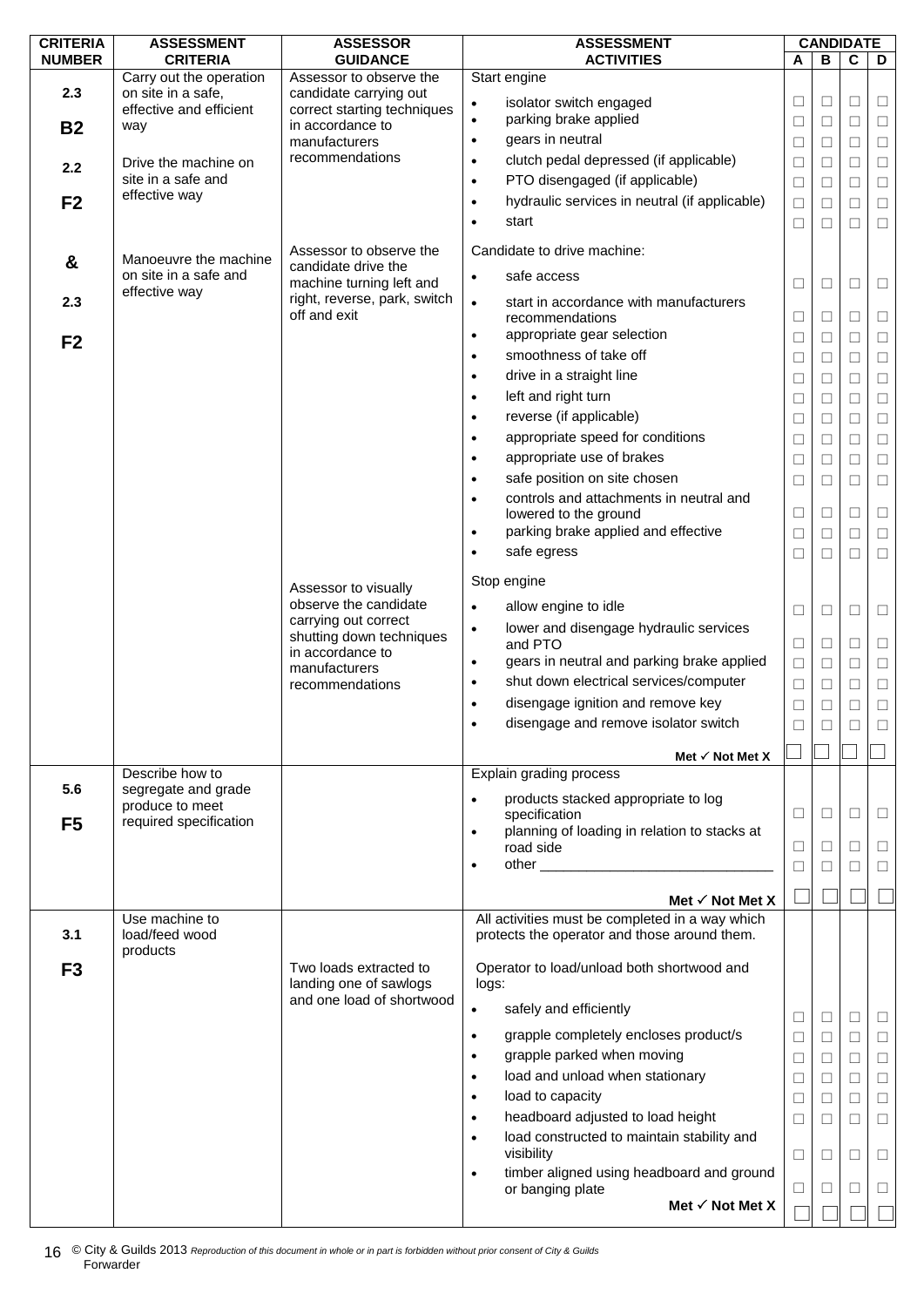| <b>CRITERIA</b>       | <b>ASSESSMENT</b>                                                                     | <b>ASSESSOR</b>     | <b>ASSESSMENT</b>                                                                                                           |                  | <b>CANDIDATE</b> |                  |                  |
|-----------------------|---------------------------------------------------------------------------------------|---------------------|-----------------------------------------------------------------------------------------------------------------------------|------------------|------------------|------------------|------------------|
| <b>NUMBER</b>         | <b>CRITERIA</b>                                                                       | <b>GUIDANCE</b>     | <b>ACTIVITIES</b>                                                                                                           | A                | в                | C                | D                |
| 3.2                   | Grade products to<br>facilitate subsequent<br>handling, processing or                 | Assessor to observe | Operator to grade both shortwood and logs to<br>site specification                                                          |                  |                  |                  |                  |
| F <sub>3</sub>        | uplift for onward<br>dispatch                                                         |                     | Met $\checkmark$ Not Met X                                                                                                  |                  |                  |                  |                  |
| 3.3                   | Separate products for<br>subsequent handling,<br>processing or uplift for             | Assessor to observe | Operator to separate both shortwood and logs to<br>site specification                                                       |                  |                  |                  |                  |
| F <sub>3</sub>        | onward dispatch                                                                       |                     | Met $\checkmark$ Not Met X                                                                                                  |                  |                  |                  |                  |
| 3.4                   | Stack produce flush to a<br>safe and stable height<br>and condition                   | Assessor to observe | Candidate to use recognise industry guide lines<br>to complete stacking operation                                           |                  |                  |                  |                  |
| F <sub>3</sub>        |                                                                                       |                     | correct approach to landing<br>$\bullet$<br>suitability of landing use bearers<br>$\bullet$                                 | □<br>$\Box$      | $\Box$<br>$\Box$ | □<br>$\Box$      | □<br>$\Box$      |
|                       |                                                                                       |                     | correct distance and position from stack<br>$\bullet$                                                                       | $\Box$           | П                | П                | $\Box$           |
|                       |                                                                                       |                     | stack constructed in a progressive self-<br>$\bullet$<br>supporting manner<br>efficient use of loader<br>$\bullet$          | $\Box$<br>$\Box$ | $\Box$<br>П      | □<br>П           | $\Box$<br>$\Box$ |
|                       |                                                                                       |                     | stack height meets with industry guidance<br>$\bullet$<br>and follows site risk assessment                                  | $\Box$           | □                | □                | $\Box$           |
|                       |                                                                                       |                     | Met $\checkmark$ Not Met X                                                                                                  |                  |                  |                  |                  |
|                       | Summarise safe                                                                        | Two methods         | Safe stacking may be implemented by                                                                                         |                  |                  |                  |                  |
| 5.5                   | stacking heights,                                                                     |                     |                                                                                                                             |                  |                  |                  |                  |
| F <sub>5</sub>        | stability of stacks and<br>signing requirements                                       |                     | warning signs<br>$\bullet$<br>risk assessment<br>$\bullet$                                                                  | $\Box$<br>$\Box$ | $\Box$<br>□      | $\Box$<br>□      | $\Box$<br>□      |
|                       |                                                                                       |                     | barrier tape<br>$\bullet$                                                                                                   | $\Box$           | $\Box$           | $\Box$           | $\Box$           |
|                       |                                                                                       |                     | industry guidance<br>$\bullet$                                                                                              | $\Box$           | □                | $\Box$           | $\Box$           |
|                       |                                                                                       |                     | other <u>superiors</u><br>$\bullet$                                                                                         |                  |                  |                  |                  |
|                       |                                                                                       |                     |                                                                                                                             | □                |                  | П                | □                |
|                       |                                                                                       |                     | Met $\checkmark$ Not Met X                                                                                                  |                  |                  |                  |                  |
|                       | Outline the implications                                                              | State two           | Outline the implication of pole length extraction                                                                           |                  |                  |                  |                  |
| 5.3<br>F <sub>5</sub> | of extracting long logs,<br>poles or tree length<br>timber to forwarder               |                     | compatibility of machine to products lengths<br>$\bullet$<br>consider attachments                                           | $\Box$<br>$\Box$ | $\Box$<br>□      | $\Box$<br>$\Box$ | $\Box$<br>$\Box$ |
|                       | extraction                                                                            |                     | damage to centre joints                                                                                                     | $\Box$           | $\Box$           |                  | П                |
|                       |                                                                                       |                     | manoeuvrability<br>$\bullet$                                                                                                | $\Box$           | □                | $\Box$           | $\Box$           |
|                       |                                                                                       |                     | $\bullet$                                                                                                                   | $\Box$           | ⊔                | $\Box$           | $\Box$           |
|                       |                                                                                       |                     |                                                                                                                             |                  |                  |                  |                  |
|                       |                                                                                       |                     | Met $\checkmark$ Not Met X                                                                                                  |                  |                  |                  |                  |
| 1.3                   | Carry out work<br>specification in<br>accordance with                                 | Assessor to observe | All activities must be completed in a way<br>$\bullet$<br>which protects the operator and those<br>around them.             |                  |                  |                  |                  |
| <b>B &amp; F1</b>     | relevant legislation,<br>industry good practice<br>and maintains health<br>and safety |                     | Met $\checkmark$ Not Met X                                                                                                  |                  |                  |                  |                  |
| 1.4                   | Carry out work to<br>minimises<br>environmental damage                                | Assessor to observe | It is ensured that any possible<br>$\bullet$<br>environmental damage is minimised at all<br>times during on site operations |                  |                  |                  |                  |
| <b>B &amp; F1</b>     |                                                                                       |                     | Met $\checkmark$ Not Met X                                                                                                  |                  |                  |                  |                  |